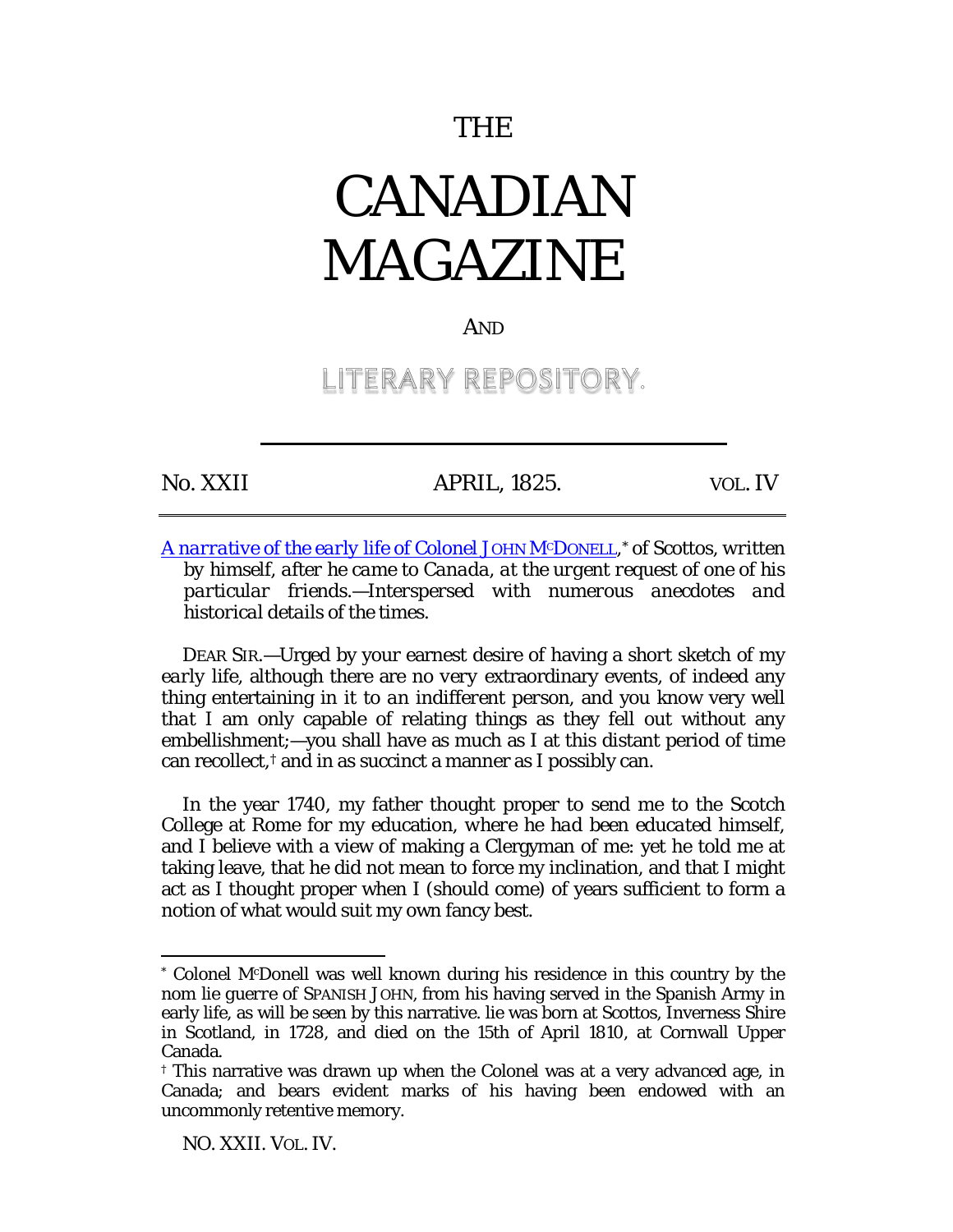I left the Highlands some time in August, accompanied by a young lad of the family of Clanronald, Angus McDonald by name, intended likewise by his parents for a Clergyman of the Church of Rome. Arrived at Edinburgh, we had recommendations to a Bishop Hay in that city, where we staid seven or eight weeks waiting for a passage to Boulogne in France. Bishop Hay took great care of us, and told the Capt. of the ship to use us in the best manner, and gave us letters of recommendation to one Mr. Hay, a wine merchant at Boulogne, to whom he also wrote to have us sent to Paris without loss of time, to the care of one Mr. George Innis the Superior of the Scotch College at Paris. *From Boulonge we* took our journey in the stage coach, the hire of which and passage on ship-board was previously paid *for us*; we only paid for our eating and drinking, which by the bye we found troublesome enough;—the Inn keepers in France are mostly as in other parts of the world, very apt to impose on strangers, particularly such as come from our country, and unfortunately for us, neither my comrade or I knew a word of French. We made however the best shift we could. The coach carried us to that city, and the good Mr. Innis had a person in waiting at the tavern where the coach put up, who brought us in a hackney coach to his College, where we were used as the children of the House for four or five weeks, the time of our stay at Paris.—

*On leaving* Paris we embarked in what is called *there* a Coach d'Eau; went up the Seine River as far as Auxerre, where we took a Calêche as far as [Chalons upon the Seone](https://en.wikipedia.org/wiki/Chalon-sur-Sa%C3%B4ne) River, and again embarked in the Coach d'Eau, for the city of Lyons. And from thence went by land in a Calêche as far as Avignon, where we waited on the Popes Legat, who governed there for his Holiness. Staid at Avignon two days, then proceeded in a calêche to Marseilles. (Please to observe that our carriage by land and water was all paid for *us,* and that we were recommended from one place to another and supplied with money to pay our tavern expences at every city we came to, where we had orders to draw money from bankers of our own nation then established in the different cities.)

At Marseilles, being to embark for Italy, we took *up* as much money as would defray our expences by land and water to Rome, and then went on board of a ship bound for Leghorn. There were on board some passengers of different nations, viz. an Italian Count and his Lady, a Spanish traveller, also bound for Leghorn, and a tall Irish fellow named O'Rourk, from the county of Tipperary, who was going to finish his studies at the *[Propaganda](http://www.fides.org/en)  [Fidei](http://www.fides.org/en)* at Rome.

Set sail, but were at night overtaken by such a heavy storm as drove us into Toulon, where we were very glad to come to anchor in the midst of the French fleet lying then in that harbour.

We wanted next day to go on shore, but it blew very, hard, and luckily we got frightened and desisted. The sailors, however got some of the ships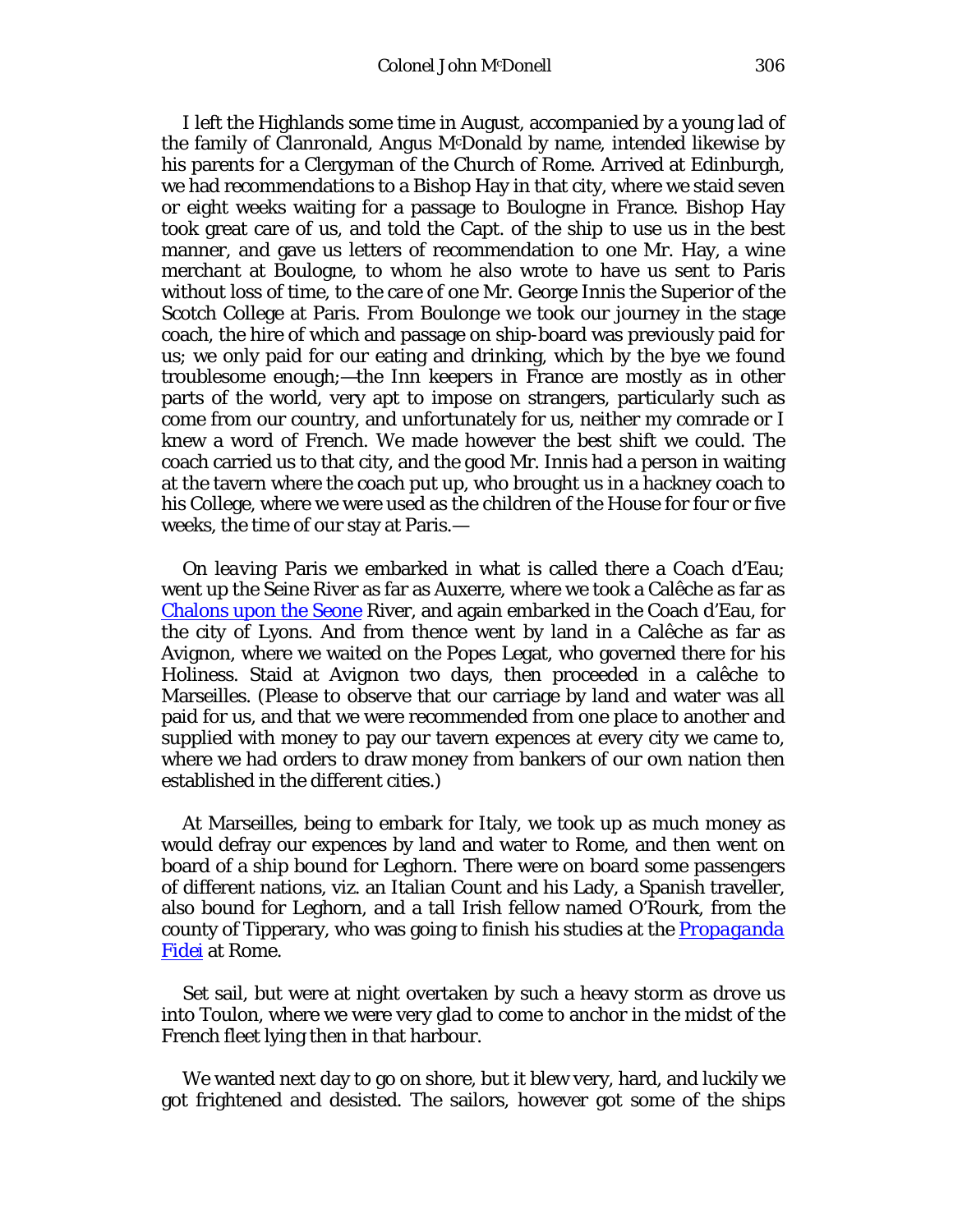guns put into the boat, by way of ballast, and six of the men and the ships cook, who immediately took the helm, and a French cordeliere friar got into the boat; on putting off from the ship both sails were scarcely filled when by some mismanagement the boat overset, all hands, priest and all got upon her keel and were thus driving fast into the offing and must have gone out to sea, had not a Spanish Zebec, then in the harbour, made sail, and saved the men—the boat went out to sea. Our captain went next day ashore and bought another boat, in which my comrade and I thought proper to go and see the town of Toulon. We repeated this exercise every day for several days, I remained sometimes to a late hour in the town.

One night as we walked through the streets and cracking nuts, my comrade who was somewhat roguish, (playful,) observed a Monsieur with a large powdered wig, and his hat under his arm, going past us; he took a handful of nuts from his pocket and threw them with all his force at the Frenchman's head, which unfortunately disordered his wig. Monsieur turned upon and collered him; by good luck the Spaniard was of our party, who instantly ran to the relief of my comrade and gave the Frenchman a severe drubbing. We then adjourned to a tavern, when our Spaniard calling for a bottle of wine, brought me to a private room, and after bolting the door, to my great terror and surprise, drew (a large knife,) a stilletto with his right hand from his left bosom, made me understand by signs, that with that weapon he would have killed the Frenchman, if he had proved too strong for him. He then took a net purse out of his pocket wherein there *appeared to be* about a hundred Spanish pistoles, and made me an offer of a part; I made him a low bow, but not standing in need of it, would not accept of his liberality, for I thought I had enough being always purse bearer for myself and companion.—My friend made sometimes free with my pockets, merely to try if I should miss any thing, and was happy to find that I made a discovery of his tricks by immediately missing what he took in that way.—I bought out of our stock two large folding French, knives, by way of carvers, in case of any sinister accident, one of which each had in his pocket.

After a tedious though pleasant passage we arrived at Leghorn, where we parted with our Italian and Spanish passengers; but to our great mortification and *disappointment,* the little french we had picked up in our way through France was of no manner of service to us in Italy, and we had not a word of Italian, and no Latin except what, our Tipperary gentleman spoke. By means of O'Rourk we were informed that two Scottish gentlemen who were making the grand tour were then at Leghorn, on whom we all then waited *to pay them our respects.* It being in the evening, these gentlemen invited us all to breakfast *with them* next morning. We went accordingly. Our Hibernian at breakfast got hold of the teapot to help us to some tea, and at the very first motion spilt a tea cupful of that liquor on the calf of the leg of a Mr. Ramsay, one of the two gentlemen travellers who had invited us, upon which he started up and took a pretty good dance through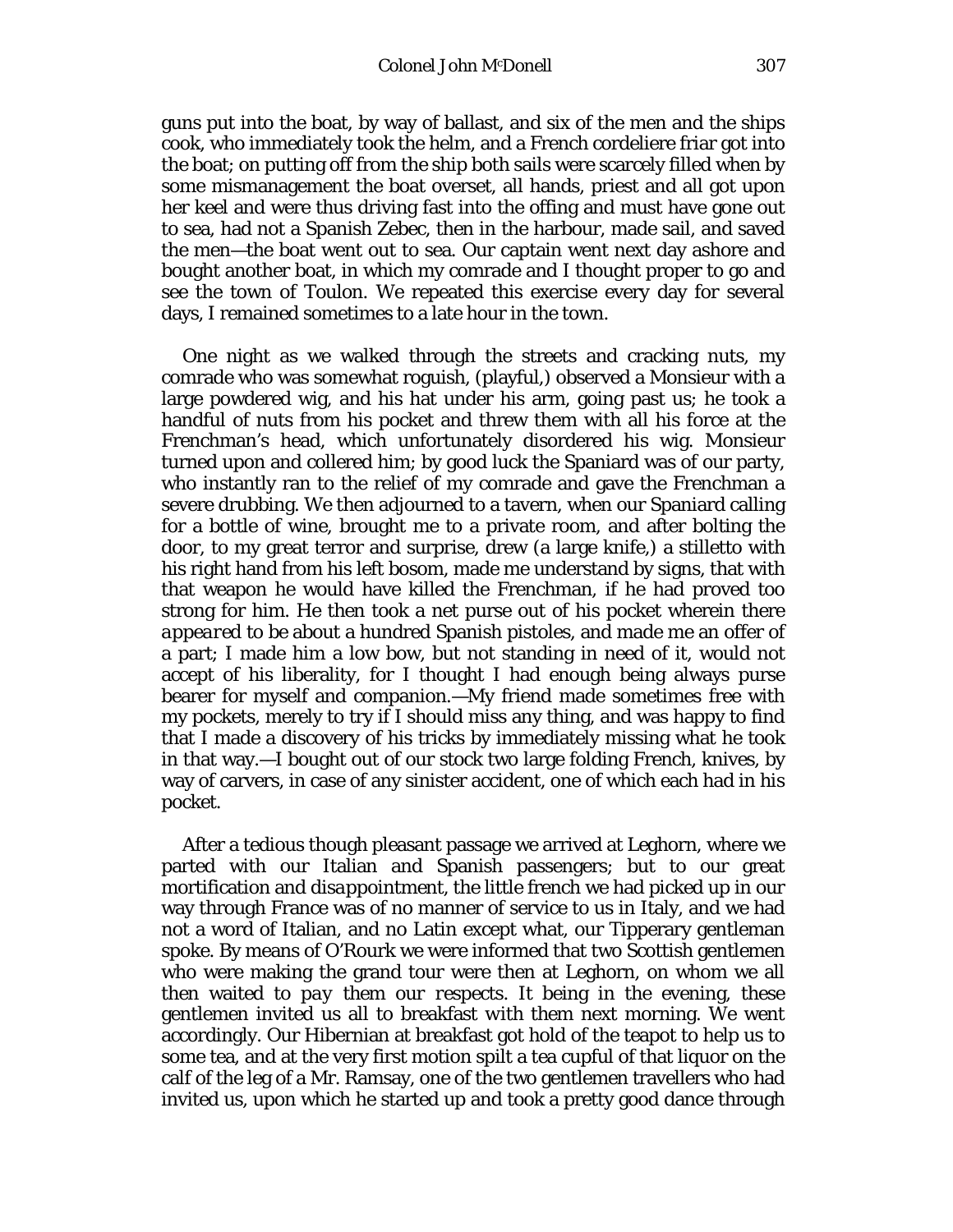the room without any music. The next day we procured an Interpreter by means of whom we hired a Calêche to carry my comrade and me to Rome.

Set out for Rome came to a town the name of which I forget; the driver brought us to a good tavern, when to our great surprise we found our former fellow traveller, Mr. O'Rourk, and another decent man who he introduced by the name of Mr. Creach, formerly of the Irish regiments in Spain. O'Rourk and my comrade went to see the town while dinner was getting ready. Mr. Creach and I remained at the Inn, I was walking backward and forward in the room where Mr. Creach asked me if I would lend him some money. I answered that I was quite a stranger in the country, had no friends, and was afraid I should run short before coming to the end of my journey, and of course could spare none. "You little puppy" "says Creach," "I will have it whether you will or not," at the same time he seized me by the collar; I, as quick as lightning, closed with him, and we had a smart struggle. I was afraid that the fellow would overpower me, but ia the nick of time my comrade coming up stairs and seeing my danger, seized Creach by one leg—I was instantly on: the top of him, laid both my knees upon his arms, sat upon his breast, and drew my big French couteau to cut his throat, which I certainly would have accomplished, had not O'Rourk appeared, who cried out, "do not kill him, but as I can speak latin, I will go the Magistrates and get him put into prison!" very well, I returned! call the land-lord to take care of him.—I left him there and never more heard of him.

O'Rourk told me that he understood by the natives that a wood which lay in our way was much frequented by Robbers, upon which I thought proper to purchase a pair of pistols; and after loading them, gave one to my comrade, McDonald, teeing him that we must fight for our lives if we were attacked, to which he cheerfully assented. We were however quite without fear; lodged that night at Viterbo, a town about forty miles from Rome. Next day got to Rome, and to my great surprise my adventure with Creach, the purchase of the pistols along with my resolute behaviour, had got to the city before my arrival. It was looked upon of course as a prodigy that two young boys, my comrade of fourteen years of age, and I of twelve, could have strength and resolution to go through such an adventure with success. It was afterwards of service to me when I left the College to go to the army. My leaving the College renewed in the memory of my countrymen then at Rome, my former behaviour on my way to that city.

I was upon my arrival at Rome, admitted into the Scotch College, after that the usual ceremonies of admittance were performed An Italian nobleman, a Jesuit, was rector, who, to begin with our education, hired a private master to teach us some Italian and the rudiments of the Latin language. After this master had taught us for a couple of months we were sent to the public schools of the Roman College, where every science was taught by a number of Jesuits, learned, I may say, in every, branch of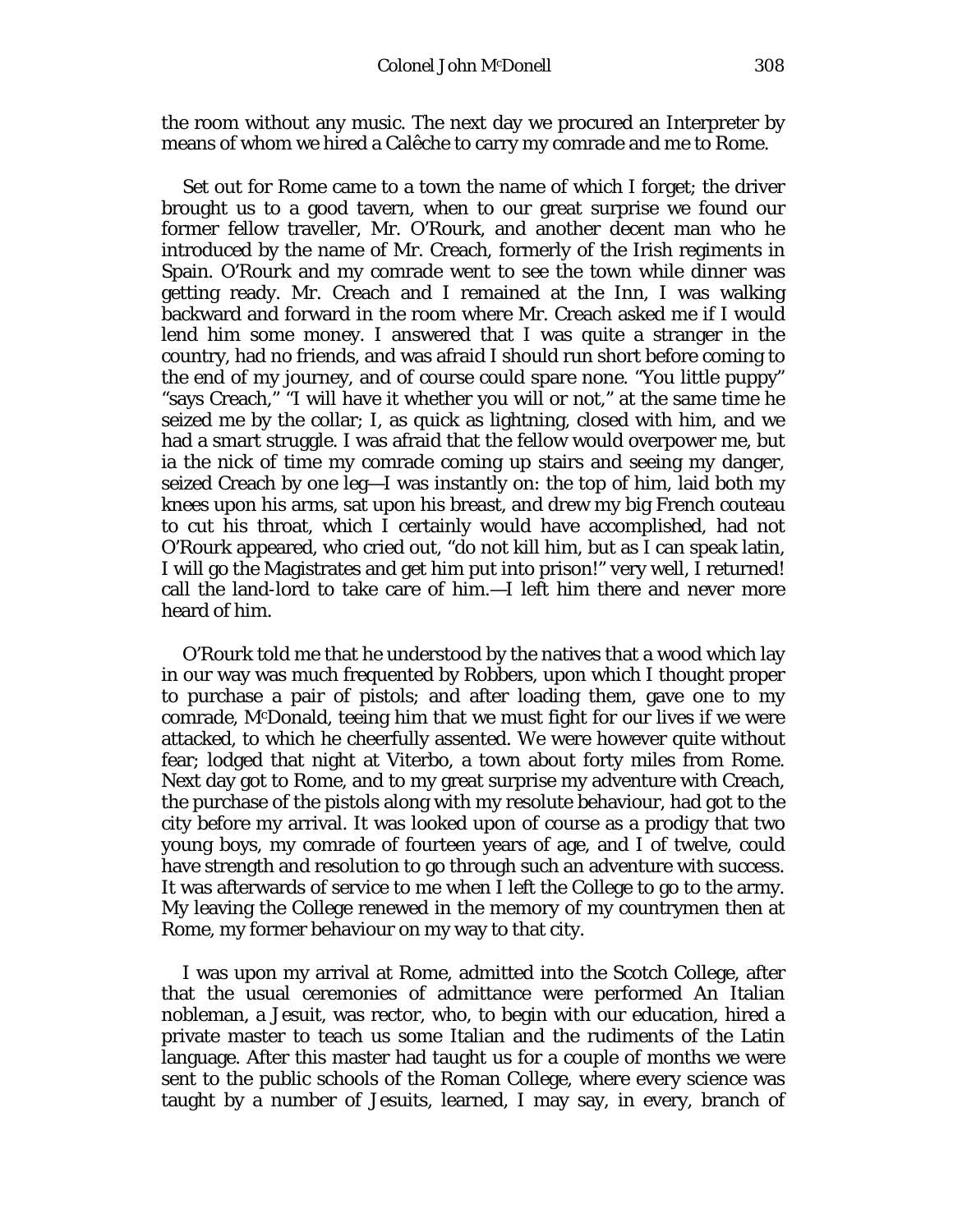education. Being the youngest boy in the College, I chanced to be the Superior's favorite:—this encouraged me very much and I resolved to do my utmost to merit it, and to please my benefactor and protectors to the utmost of my power so that in a short time I got the start of my Italian school fellows, who were pretty numerous, and I was consequently removed to a higher class, equally numerous with the one I came from.

Unfortunately for me there was a Maronite, a fellow from near Mount Libanus, very swarthey, who sat near me upon the uppermost Bench, *and*  while school was in, either through weaknes or some other cause, wetted the bench quite close to where I sat; and whispered to one near him, that I had *done it.* Being forbid to speak in the school I waited patiently till the bell rang to dismiss the school for the time; upon the first toll of which I made for the school room door, stood by the side post to wait the coming out of the Maronite who had *so grossly* belied and affronted me. Upon his approach I gave him a blow as hard as I could strike about his upper lip and nose, which produced a copious discharge of blood. As fast as I could I ran and joined my fellow collegioners, who were not at all sorry for what I had done, and promised me protection as far as their interest could procure it.

The laws of the Roman College punished such *offences* with a very rigorous penalty; which was, that the person i. e. scholar guilty of raising his hand to strike another within the outer walls of the college, was to be put into the stocks, hand and feet, and to receive as many lashes with a cat o'-nine tails upon the back and shoulders, as should be thought proper, and laid on with a severity according to the nature of the offence, This punishment was called a *Mule.* Next to this for crimes less atrocious was a *Horse.* The operation of which was to stand upon a Bucket-stool, and to be flogged with a cat o'-nine tails on the small of the legs.

Soon after our return from school a message was sent to Father Urbani, our Rector, giving an account of the crime committed by *Little John, Giovannini* McDonald, which was the name I went by. I was of course called for *by the Superior* in presence of my fellow collegioners and accused of my crime. Without hesitation I avowed my guilt, and I was then told by the Superior that I must undergo the punishment due to my crime. This I refused to comply with, and said that such punishments were unworthy of freeborn people. All my comrades joined me in remonstrances, and said that we would sooner leave the schools of the Roman College and go to the schools of the *Propaganda* College than to be subjected to such punishments. The result was that the rest of the Collegioners went to school as usual, and I was kept at home. As soon as my comrades had gone to school, the worthy Rector, Father Urbani, sent for me and asked me if I would accompany him in a coach to see some of the antiquities of Rome!—I answered that I would go with him any where, but would never consent to receive a *Mule* or a *Horse. "*My dear little Johney says he," "I see you have a great deal of spirit; it must not be broke." In short we continued our coach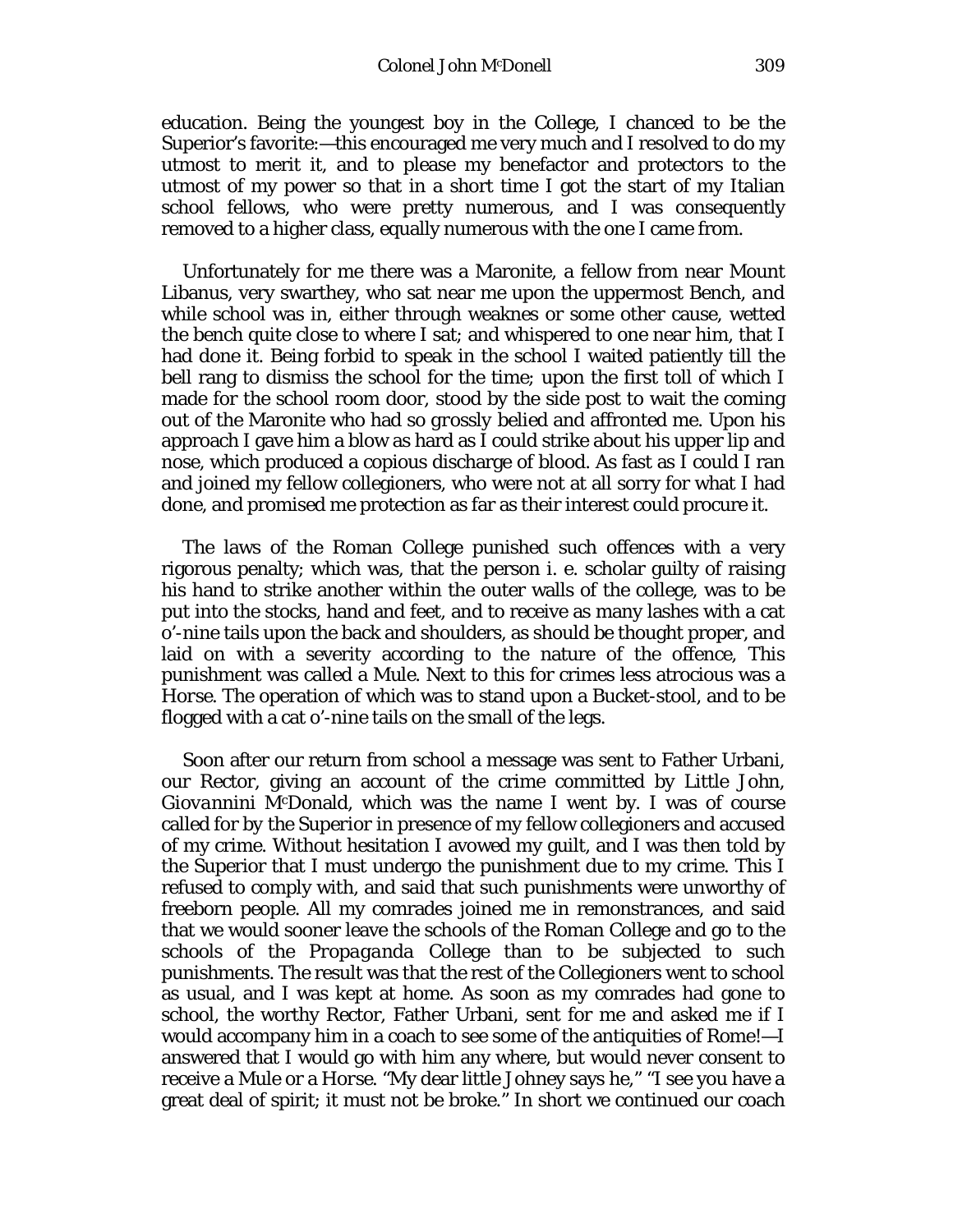exercise for three days. The good Father being treated sumptuously wherever he called, I had a plentiful share, besides, he informed me of every particular relating to the antiquities- we saw. At the three days end, he desired me to go to school, I answered that I would do any thing I was able, but to keep me clear of *Mules & Horses.* "You may, my dear child" said he, "they shall never be put to your offer." $-1$  went accordingly to school upon his word, and never heard any thing more about the matter.

In the winter of 1743, Prince Charles Edward, eldest son to King James VIII of Scotland, commonly called the Pretender, went off privately from Rome in the habit of a Spanish courier for France, then at war with Great Britain. The opinion then prevalent in Rome, and indeed every where, was, that the French had encouraged him with promises of his restoration to the British throne; which opinion set a great many people's heads and hands to work. Among the rest I began to think that probably my clan would not be the last to join the young Charles if a descent upon any part of Britain took place in his favour I had read the history of the civil wars in the reigns of Kings Charles the I. and II. in which many gallant actions were performed by my predecessors *and* namesakes in the royal cause. This set my brains agoing, which were not very settled of themselves. I got disgusted with the life of a student, and thought I should be much happier in the army.

Without disclosing my sentiments to any *one* except my former friend and companion, Angus McDonald, we set ourselves a scheming which way I might put my design in practice. There was a privilege which our students had above all other Colleges in Rome, which was, that any two of us might at certain hours go wherever our business called us. This liberty I thought proper to use in order to forward my plan. Angus McDonald and myself went out together and waited on some noblemen of the Pretender's Court, to whom? declared my intention of leaving the gown, and taking the sword. Every one praised my spirit and promised to get me well recommended. At that very time there was a Spanish army in Italy commanded by one Count de Gages, a Fleming by birth: next to him in command was a Lieutenant General McDonell of the family of Antrim.[\\*](#page-5-0) There was likewise in this Spanish army an Irish Brigade, which originally was a part of the 14,000 men, that by capitulation, went to France along with King James II of England and VII of Scotland, when beaten out of Ireland by his son-in-law King William, $<sup>†</sup>$  $<sup>†</sup>$  $<sup>†</sup>$  This brigade was afterwards sent to Spain by Louis the XIV</sup>

<span id="page-5-0"></span><sup>\*</sup> This Gentleman was born in Ireland and had left it and joined this brigade as Many of his countrymen did about this time.

<span id="page-5-1"></span><sup>†</sup> These were the men who formed the garrison of Limirick and which was the last fortress of Ireland which surrendered to William, and by the terms of the capitulation they were allowed to go abroad beyond the seas.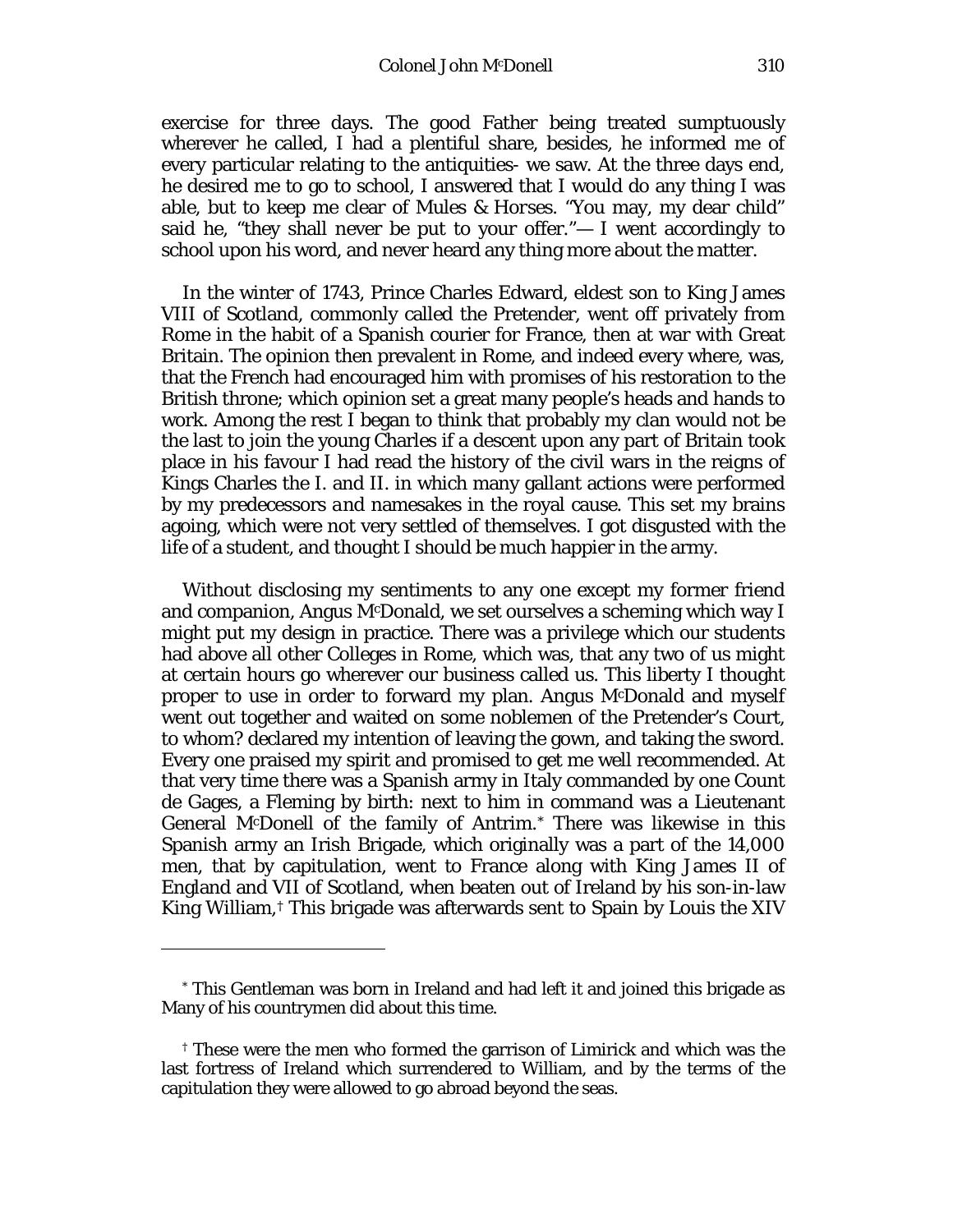of France, along with Philip V. of Spain, and now were naturalized Spaniards, although all their officers were Irish, except one or two Scots. At the time alluded to, this Spanish army after a severe battle with the Austrians where both sides claimed the victory, had retired from the Modenese to winter quarters in the Pope's territories on the Adriatic coast, occupying the towns of Pezaro, Faro, &c. &c. in order to cover the Kingdom of Naples on that side, then governed by Charles, eldest son of Philip V. and which was to be attacked in the spring by the Austrian army as soon as it could get reinforced, all of which followed.

By the help of this privilege of the College and the company of my friend McDonald, I was introduced to King James by noblemen attending on that Prince, who enquired of me particularly about my grand-father and granduncles, with all of whom he had been acquainted personally in the year 1715.—A recommendation was soon made out for me directed to Lieut. Genl. McDonell:—I then without loss of time made the Rector acquainted with my intentions of leaving the College. He very civily told me that he was sorry for it; and encouraged me very much to enter into the society of the Jesuits; this I declined with as good a grace as I could. When he found me inflexible, he brought me along with him in a coach to the Cardinal Protector;—and after that we had been both treated with chocolate and sugar biscuits, he informed the Cardinal of my intentions. His Eminence asked me what I came to the college for, as it was a religious house founded by Pope Clement the VIII. by way of resource for Catholic Clergy, when the Catholic religion was persecuted in Scotland, in the time of the reformation? I answered, that I could not tell. He then spoke of the Bishops at Home *finding fault with them* for sending children abroad without knowing their inclination.[\\*](#page-6-0)

I was very glad when we got away from him. My true friend the Rector then told me that I should be supplied by him *with* cloaths and money, and that I might go home to Scotland or wherever I pleased. I then freely opened my mind to this most worthy clergyman, and told him my intentions of going to the army. "My dear little Johnney," "said he," if you will go to the Queen "of Hungary's service, I can get you strongly

 $\overline{\phantom{a}}$ 

<span id="page-6-0"></span><sup>\*</sup> A practice existed at this College of allowing young men to reflect for a certain time as to the profession they would select after having finished their education. No doubt inducements were held out to them to join the society of the Jesuits but, no compulsion regarding their future line of life was employed. This appears evident from the acknowledgement of the writer of this narrative who while left to decide upon his choice was visited by a Jesuit for the above purpose of inducement; but whose company he soon dispensed with "by telling him" he was left there for reflection by the order of the Rector and did not wish to be disturbed. The, Priest on leaving him repeated the old adage in latin,—"as the father was SO will the son be."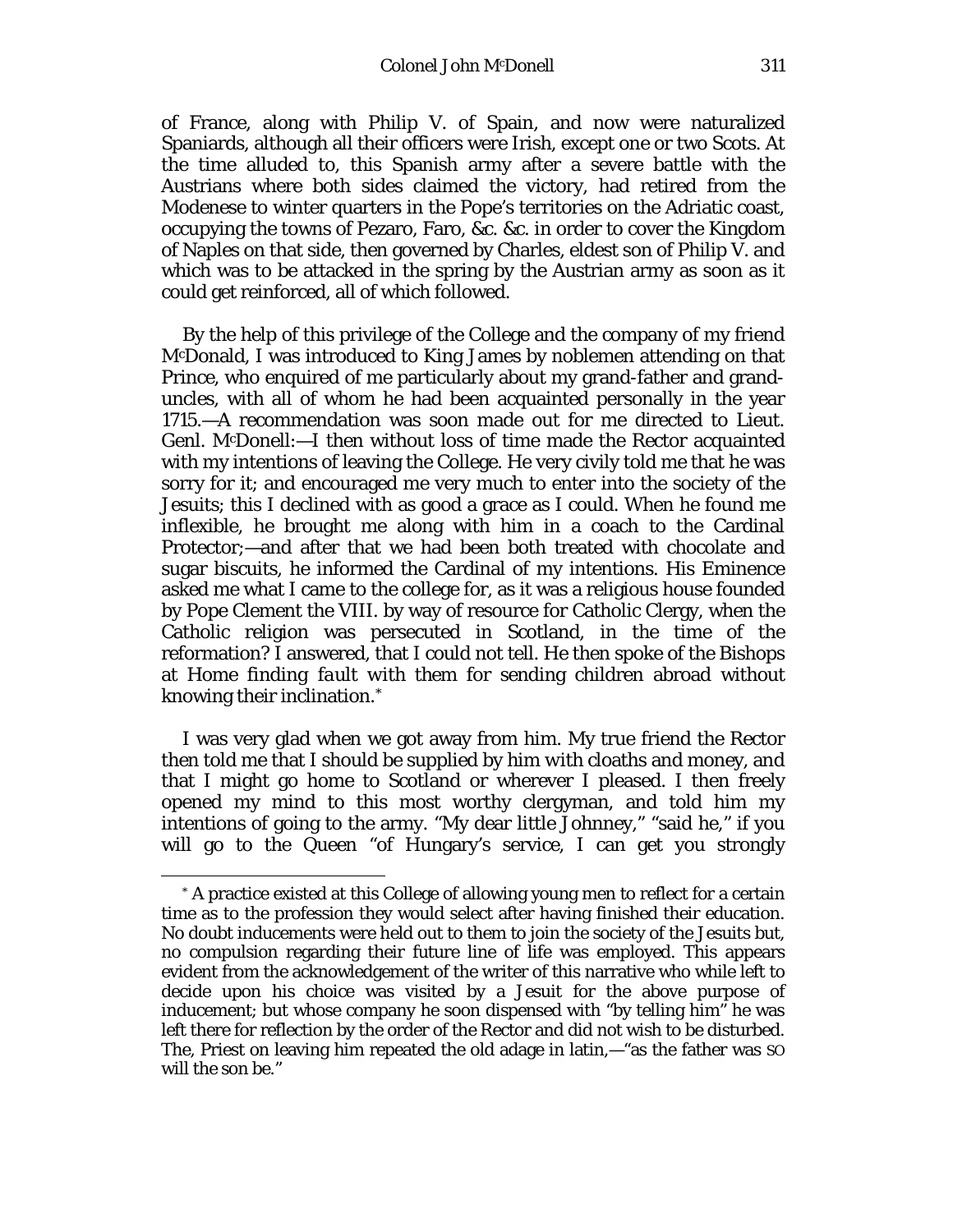recommended to persons of the greatest interest." But father, my inclination leads me to serve his Catholic Majesty, and his army is now not far off, and a number of British subjects are in that army, though by the bye, as I mentioned above they were all exiles. He sent me next for a tailor, a brocker, a periwig-maker, &c. &c. and without loss of time made me ready like a gentleman; and presenting me with a sword, his eyes filled, and he told me that I should lose that sword by the enemy, which was verified in seven or eight months after.

I took a formal leave of all my friends and acquaintances at Rome; set out for the Spanish army in company with some *young gentlemen*  volunteers who had come from the army to see that ancient city; in whose company I or any young lad, who after spending three years where vice was painted as black as it ought to be, would be shocked at all the vices they seemed *by their conversation* to be so full of. They even told me that I should be good for nothing until the silly notions I imbibed from a parcel of bigots, were removed: I however had no inclination to alter my own way of thinking; on the contrary I pitied them very much, and did not scruple to tell them so, but I might as well preach to the wind.

Arrived at Faro, being head quarters, I was presented to general McDonell by our Irish captain, and delivered my recommendations to his Excellency; the first injunction he laid upon me was to dine every day at his table. This of itself was forwarding me at once into public notice, as he was constantly surrounded by Spanish noblemen and most of the officers of note in the army, to whom he always introduced me as a young Sctoch Highlander from the college at Rome, strongly recommended, and come to acquire some knowledge of military affairs. His son, Donald McDonnell, Colonel of the regiment Irelanda, entered me a Cadet in his own company. I was caressed by the Lieut. General, his son Donald, my Colonel and Captain, and by his brother Ronald, who was afterwards Colonel of the Regiment—and also by their uncle, Major Genl. McDonnell, brother to the Lieut. Genl. who was allowed to be the best foot officer and engineer in Spain Every captain of Grenadiers or battalion belonging to the brigade when sent on service, would have me for his companion during his turn of service, which when over, I always repaired to Genl. McDonell, to whom I must in the most minute manner give an account of every transaction that happened in the command I was on.

Early in spring of 1744, *our* army marched, along the Adriatic coast by Ancona, Loretto, &c. to cover the kingdom of Naples on that side. The Austrian vanguard came to an action with our rear between Ancona and Loretto, which they pressed so hard upon, that our people were giving way; upon which a reinforcement was ordered to support them—I chanced to be of the number; our people were in very bad order, retiring, and the enemy pursuing. Their balls whistling full in our ears, and they advancing almost upon a charge. Our reinforcement was advancing in high spirits and in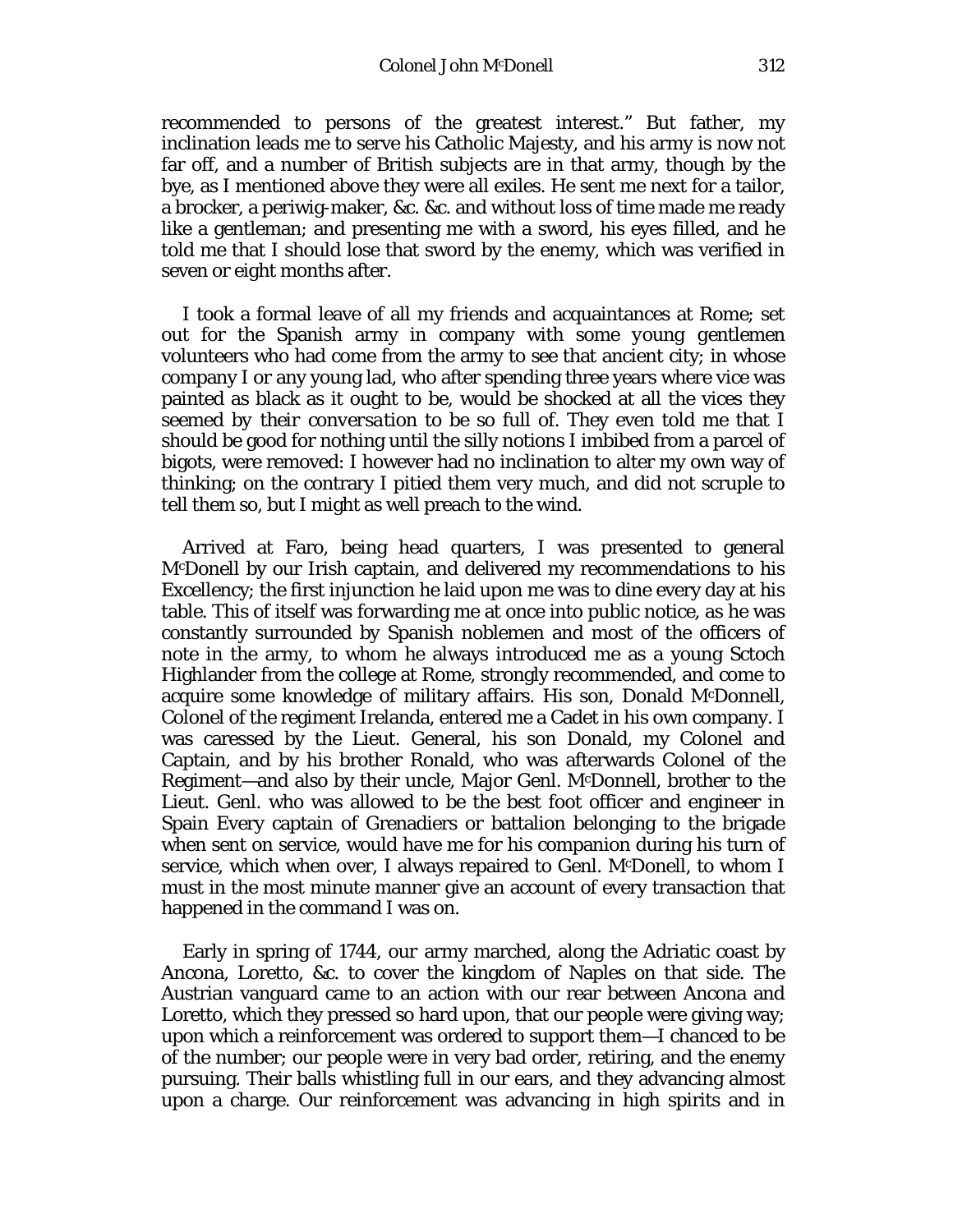good order; I'll tell you the truth, I felt myself rather queer, my heart panting very strong, not with bravery I assure you. I thought that every bullet would finish me, and thought seriously to run away, *a cursed thought*! I dare never see my friends or nearest relations after such dastardly conduct. My thoughts were all at once cut short by the word of command, *advance quick.* We were at once within about one hundred paces of the enemy, to whom we gave so well directed a fire that their impetuosity was bridled. The firing on both sides continued until dark came on, which put a stop to the work of the evening. The enemy retreated some distance back, and we rejoined our own army. I went to Genl. McDonnell, who asked me if I had smelled powder to-day, I told him "I had plentifully;" what Sir, said he, are you wounded?" No, please your excellency," Sir, you will never smell powder until you are wounded.—I got great credit from the Officers commanding the party I belonged to, for my undaunted behaviour during the action, but they little knew what passed within me before it began.

Continued our route some days after, traversed the frontiers of Naples, until we covered the part bordering the Ecclesiastical state on the Mediterranean. Having got intelligence that the Austrian army consisting of forty five thousand men, under the command of Prince Lobeowitz and the famous Genl. Brown, had changed its route in order to enter the kingdom of Naples on that side. We were joined by thirty thousand Neapolitan troops with their King, which made us at least equal in number to the Austrians. We encamped our whole army about the town of Viletri, in the Pope's territories; took possession of the heights above the town, which *was* scarcely done when a sharp action commenced between ours and the enemy's advanced parties. Our chief genls. commanded day about, count Gages one day, and Castro Pignani, the Neapolitan general, the next day: which of them commanded on that day, I cannot affirm, but I think it was the Neapolitan, who thought proper to order the troops upon the heights, to abandon them, and to encamp near the rest of the army on the lower around; a fatal error!—which occasioned in the end, the destruction of almost both armies. By this unaccountable blunder the enemy had not only a full view of our army and position, but had likewise possession of the main road leading to Rome, arid of the conduits by which the camp and town were chiefly supplied with water, which they cut off from us entirely, and erected batteries that constantly annoyed our advanced posts. Our main armies were not above four miles assunder: every day produced severe actions begun between out parties. Each army being near enough to send support to its own people.—These engagements continued generally till night coming on, put an end to them; and were renewed every morning at day-break, when our people went to water their horses and mules at the cisterns and fountains dispersed over the country. This work continued some time: at last the enemy got so bold as to attack our out posts with such success as obliged our people to yield a part of the ground we had in possession, I chanced to be one of the number in this very hot affair.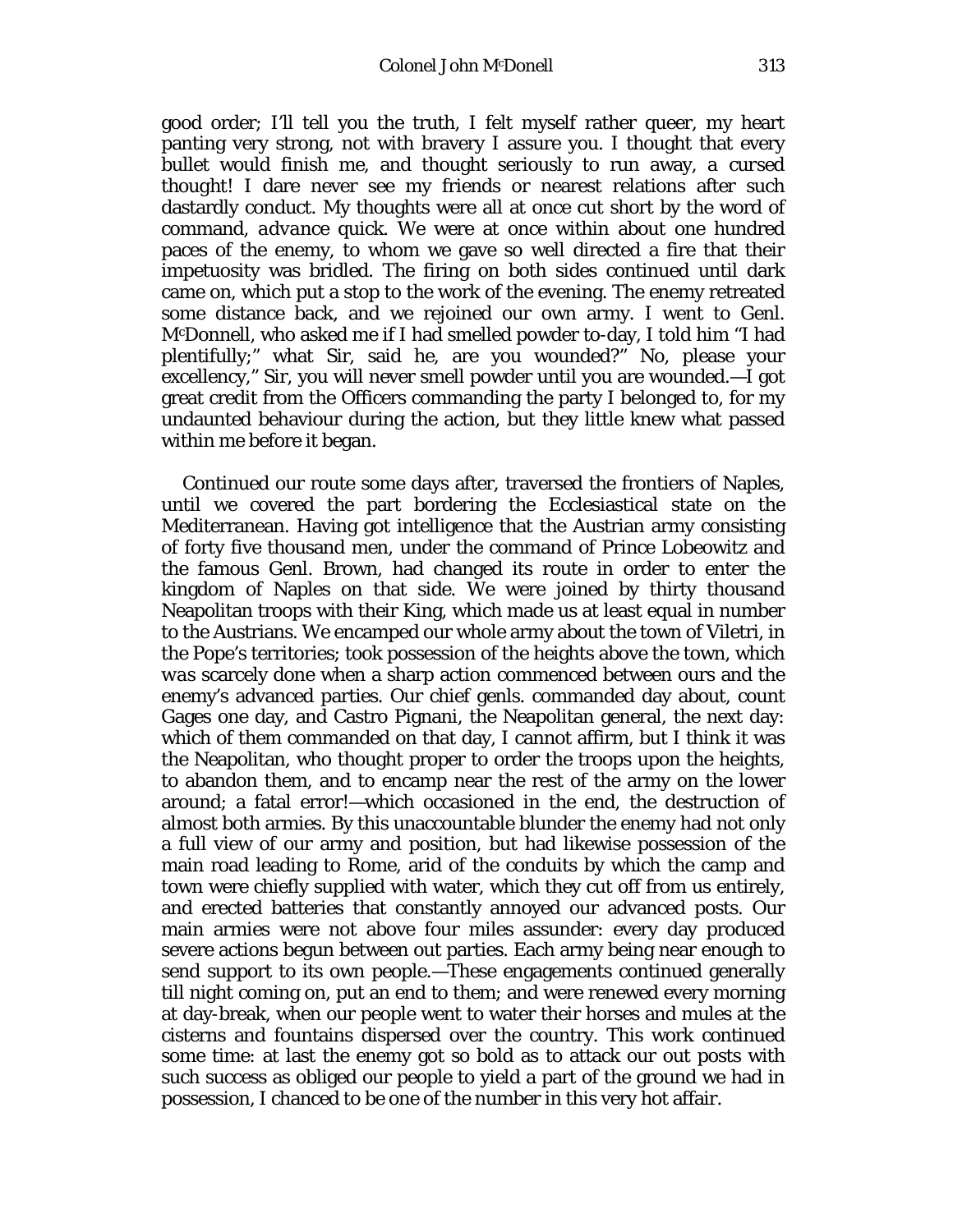Being sentry about an hour before day I was alarmed by hearing, the trampling of Horses and stir of men advancing towards my post. I challenged, and was answered by Lieut. Genl.  $M^c$ Donell, whose voice I knew, and he knowing mine, said, "is that you McDonell?" I answered in the affirmative; "get yourself relieved, and come with me." While the relief was coming I asked, he halting, where is your Excellency going "to beat those rascals from their advantageous posts," I instantly got relieved and joined. The first battery we attacked was of four 18 pounders, which after receiving one *discharge* from it was carried, and 300 men made prisoners. After getting possession of this battery it could not long be maintained, being exposed to and commanded by the posts upon the heights, namely Monte Artimisio and Monte Cucü. The Lieut. Genl. hesitated not a minute to take his resolution, and forming the army he commanded into three Columns, attacked the highest, which was Monte Artemisio which was carried in two hours time, with some loss of men.

The troops on Monte Cucu being something lower and partly commanded by the other, the enemy abandoned it and retreated to their camp, which we then had a full view of, and seemed to be in great confusion. The Lieut. General poured down from the heights with his columns, at sight of which the enemy left their camp and took post in a wood in the rear of it. At this juncture McDonell received peremptory orders, by an Aide-de-Camp to retreat, which he obeyed, after setting what he could of the enemy's camp on fire, but he prayed heartily for the commanding Generals and their orders. Monte Cucū being the lowest of the two was abandoned, but he ordered strong batteries and posts to be erected on Monte Artemisio, and returned to camp. He had been ordered only to attack and take the first battery of four guns; and finding that commanded by the other two hills, he attacked them without waiting for further orders, he said that he would send all the enemy's army to *Old Nick,* had he been allowed to go on his own way.—The King approved very much of McDonnell's conduct, *and to cover him, said that he had acted by his orders.* Monte Cucū was immediately taken possession of by the enemy and fortified in the strongest manner, from which we were not able in spite of all our endeavours to dislodge them during the rest of the campaign. Major Genl. McDonell had the charge of fortifying Monte Artemisio and its dependencies.

The armies remained in their respective camps, I cannot say inactive, for not a day passed without obstinate and very bloody skirmishes. At length the Austrian General, Prince Lobcowitz, formed a scheme to surprise our army and make the King of Naples prisoner, for which purpose he was marching and counter marching his army for several days to deceive us, by seeming to provide for a retreat as the Austrian army by the sword and sickness was reduced at least a third in number more than ours. The sick and wounded he sent off in waggons to a great distance from his camp.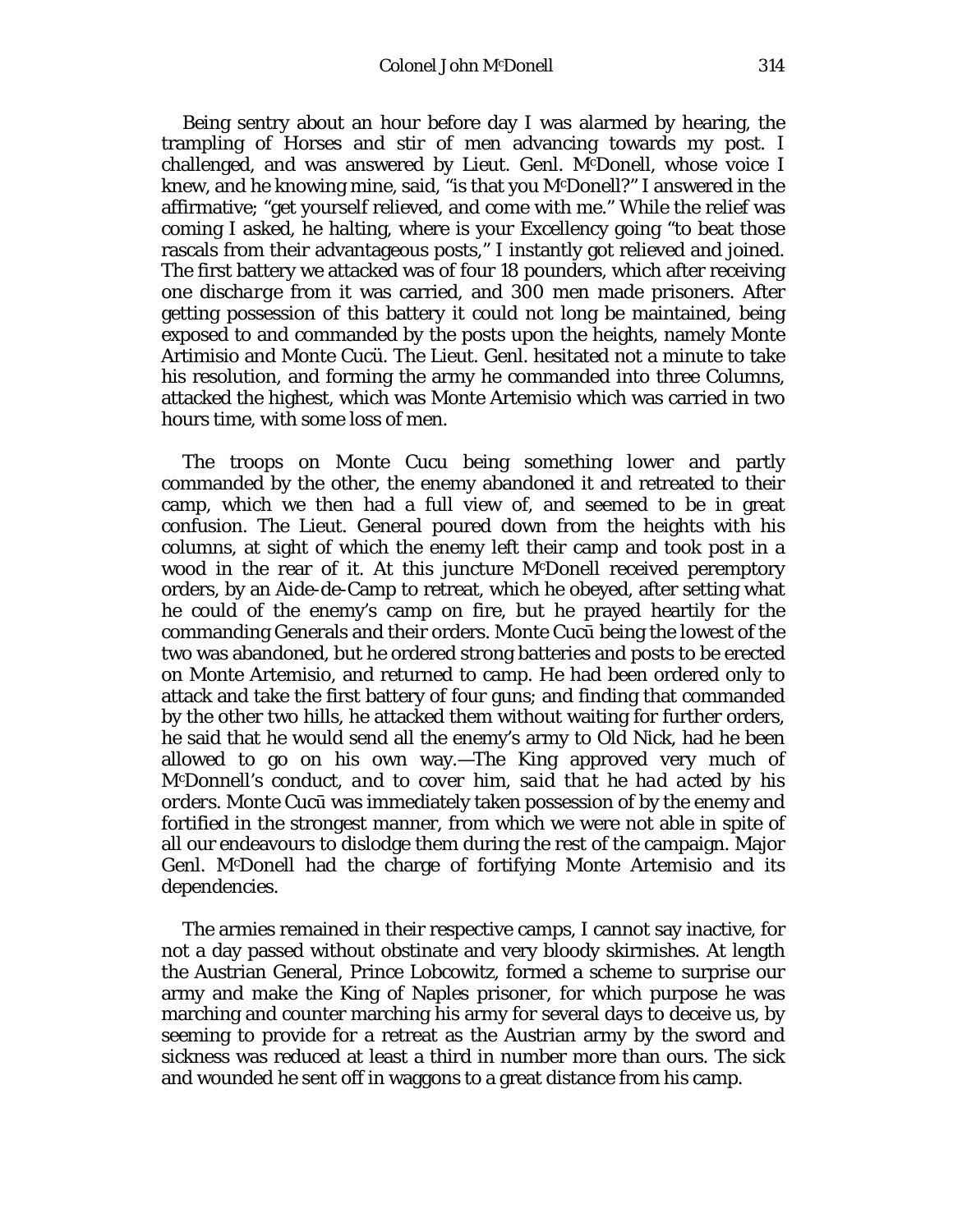On the 11th of August a most furious and determined attack was made upon our strong posts and camp. The camp was to have been attacked a little before day break by three columns of regular troops preceded by the Croats, Pandours, and Talpatihes, the irregulars of the army; all under the command of the celebrated Marshal Brown, who was afterwards killed by the Prussians at the battle of Prague in Bohemia. Our out posts were always relieved before day, the weather being very hot. Having been warned the preceding evening for guard, I threw myself down in a shade that had been prepared for Divine service to take a few hours rest with my clothes on, accompanied by a young fellow come piping-hot from Ireland to enter himself a Cadet in our Regiment. I cannot as yet imagine what was the cause of my not being called to that guard in proper time. I awoke a little before day-break; heard two shots, then half a dozen, next a couple of vollies, when starting up, I told my guest that we were certainly attacked. What shall I do, he says, I have no arms, I told him to fall into the ranks, and that if he was killed in the first fire he'd have no occasion for any, and that if he survived he would get as many as he pleased. But says he I have not yet been reviewed! I told him that ten to one he never would, but that I must go I ran as fast as I could to the piquet, called to the Drummer to beat the *General,* which was instantly repeated by all the drums in the army.

The men ran to their arms and *formed,* some clothed, some half clothed, and some in their shirts. Our brigade in their encampment faced the town: there was unfortunately one or two regiments of Horse encamped in our rear, who not having time to saddle their Horses, broke through our brigade before we were half formed, being pursued by the enemy's irregulars *whose advance was put a stop to* by some volleys from our two Irish Regiments. A Regiment of Petite Walloons that had been added to us to complete our brigade which was to have consisted of six battalions, gave way, and was followed by a great body of cowardly Neapolitans, which cut off our poor battalion from the rest of our line. Count Brown taking immediately possession of the abandoned ground. By fronting the enemy our right became our left where there was an impassible *ravine,* the enemy's irregulars in front, supported by a body of regulars; so that being attacked in front and flanked on our right, we retreated after leaving a good part of our Officers and men on the field.

For my own share I was among the last that gave way, but when I once turned my back I imagined the enemy all aimed at me alone, and therefore ran with all my might, and thought there was a weight tied to each of my legs, till I had out ran every one, and looking behind saw the whole coming up. I halted and faced about, every one as he came up did the same, we soon formed a regular line and resolved to revenge our dead comrades and to fight to the last; but found our situation to be as bad as before. We wheeled to the right to endeavour to enter the town by the nearest gate, in order to defend ourselves there by the help of an old Roman wall that surrounded the town; but the guard at the gate and those upon the wall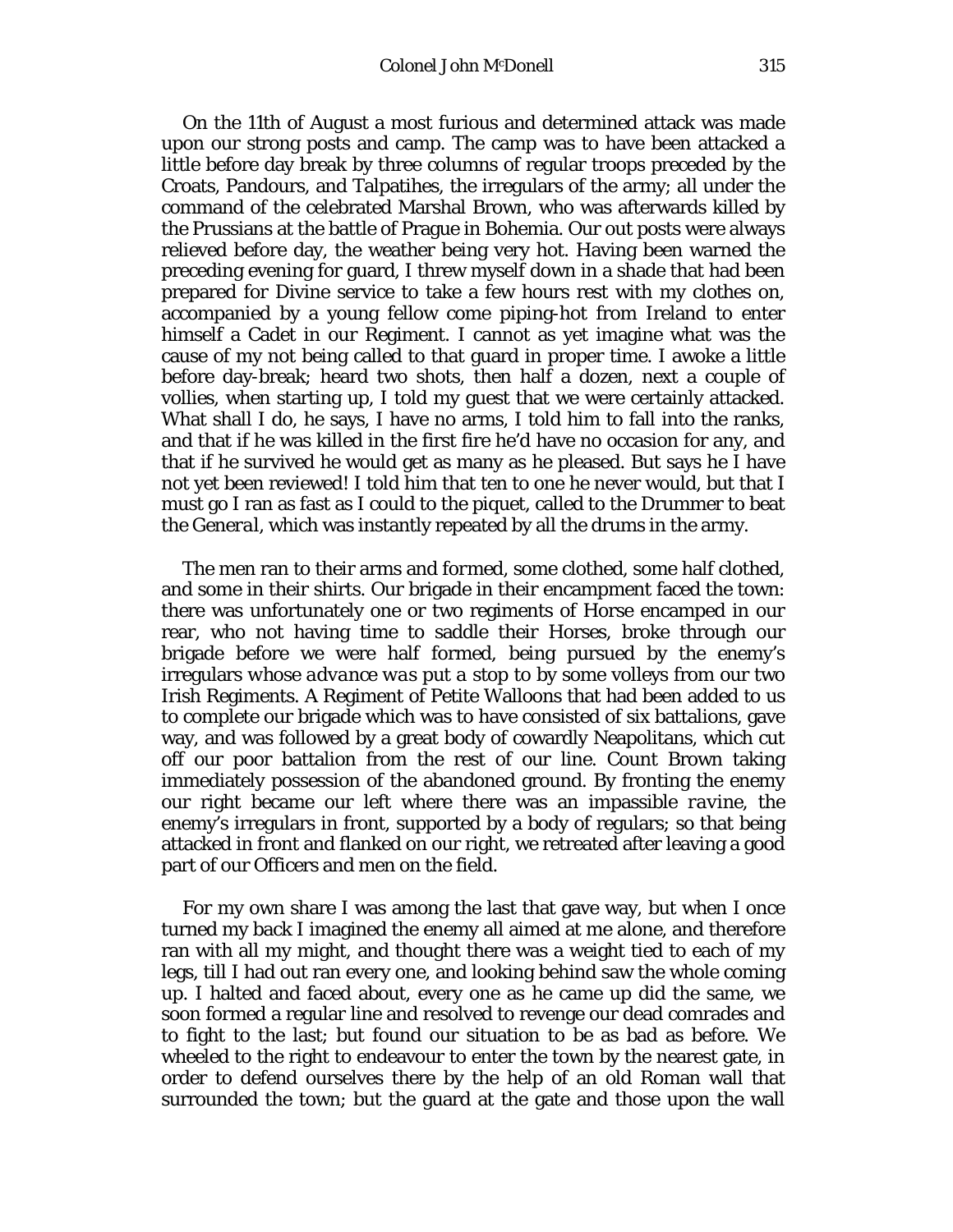fired upon us, mistaking us for the enemy, and a column of Browns' men coming up, gave us another fire. To extricate ourselves from this very critical situation, we made a wheel to the left to recover our former ground, which with great loss we accomplished, but with still as bad, if not worse chance, than before, for a body of the enemy got between us and the *ravine*, by which means we were attacked on both flanks and in front.

Reduced to extremity we offered to capitulate upon Honorable terms, but could obtain no condition except surrendering at discretion, rather than which we resolved to fight while powder and ball remained among the living or the dead. A French Major Genl. who commanded us, was killed. Our Colonel Donald McDonnel, advanced two or three paces to see if we could open a passage with our bayonets, was shot through with seven balls. Our Officers and men fell very fast. I among the rest got a ball through my thigh which prevented my standing; I crossed my firelock under my thigh and shook it, to try if the bone was whole, which finding to be the case, dropt on the one knee and continued firing. I received another shot which threw me down. I made once more an attempt to help my surviving comrades, but received a third wound which quite disabled me. Loss of blood, and no way to stop it, soon reduced my strength, I however griped my sword to be ready to run through the first enemy that should insult me.

All our ammunition being spent, not a single cartrige remained amongst the living or the dead, quarters were called for by the few that were yet alive. Many of the wounded were knocked on the head:—and I did not escape with impunity; one approached me. At first, I made ready to run him through, but observing five more close to him, I dropt the sword, and was saluted with *Hunts foot[.\\*](#page-11-0)* Accompanied with a cracking of Muskets about my head, I was only sensible of three blows and fainted; I suppose they thought me dead. On coming to myself again I found my clothes were stripped off, weltering in my blood and no one alive near me to speak to twisting and rolling in the dust with pain, and my skin scorched by the sun. In this condition a Croat came up to me with a cocked pistol in his hand, asked for my purse in bad Italian. I told him that I had no place to hide it in, and if he found it any where about me, to take it. "Is that an answer for me you son of a b—ch," at same time pointing his pistol straight between my eyes. I saw no one near, but the word *quartier* was scarcely expressed by me, when I saw his pistol arm seized by a genteel young man dressed only in his waistcoat, who said to him, you rascal let the man die as he pleases, you see he has enough, go and kill some one able to resist[†—](#page-11-1)the

<span id="page-11-0"></span> $\overline{\phantom{a}}$ 

<sup>\*</sup> Hunts foot, i. e. leg of a dog, a term of reproach with the Germans.

<span id="page-11-1"></span><sup>†</sup> Previous to this a Croat taking my gold laced hat and putting it upon his own head, cooly asked me how he looked in it. He then with his Sabre cut off my que and took it along with him.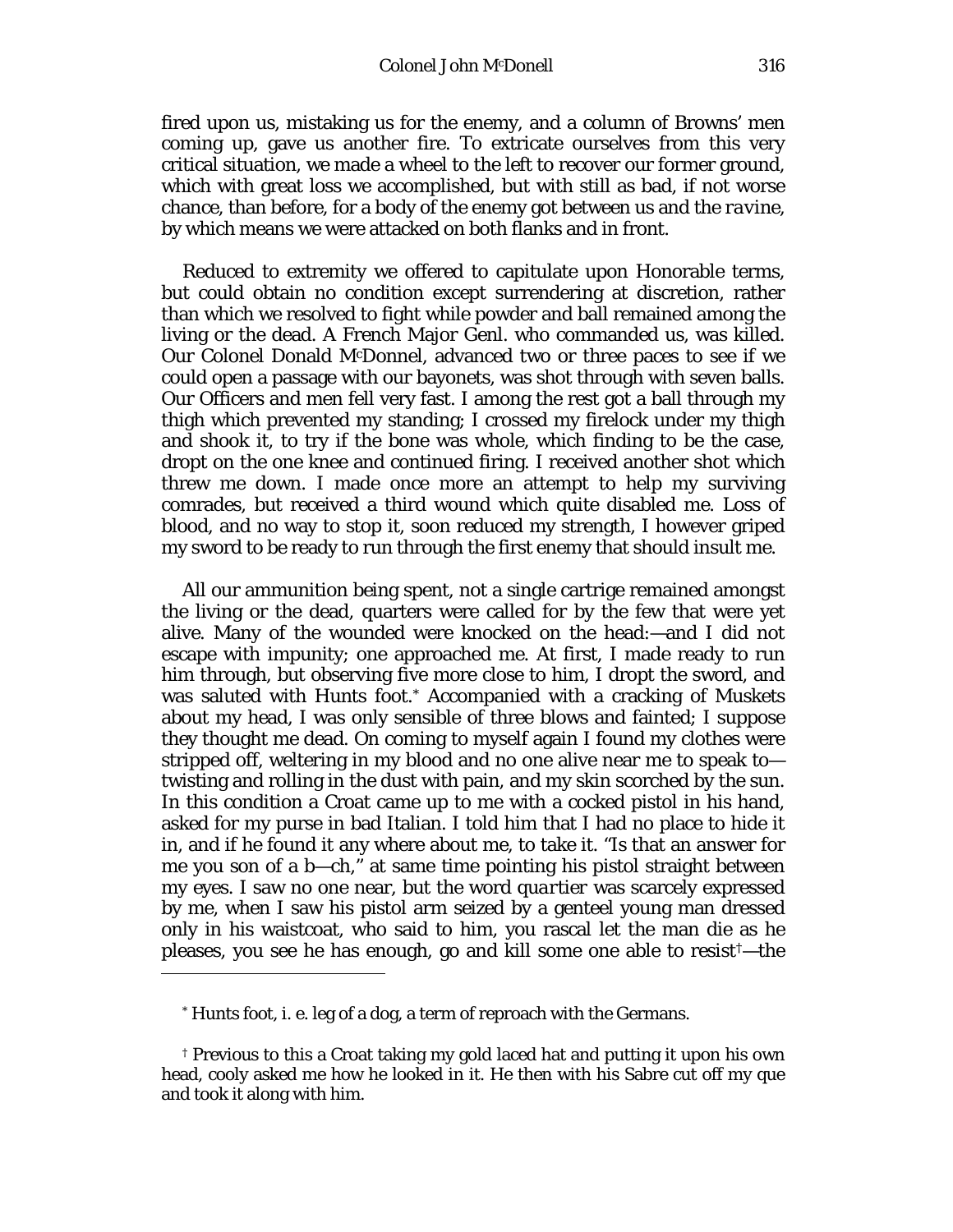fellow went off. Pray Sir said I to the young man, "what do you mean to make of this town if you take it?" to keep it if we can, if not to burn it." I asked if he could get me brought to their camp to have my wounds dressed, that I would reward him with fifty guinies. He disappeared for a few minutes and came back with four stout German soldiers, to whom he spoke something in their language, when they seized me by the arms and legs to carry me away; no sooner was my head removed from the ground than I fainted, and on recovering, found myself where I formerly was. The young man was yet near, who told me that I could not be removed. Sir, said I to him, if you set the town on fire I shall infallibly be burnt here! if I am alive, he returned, "I will prevent that, in the mean time I must attend to my duty, for the firing in the streets continues very hot," with that he left me, and I saw no more of him.[\\*](#page-12-0)

I observed a regiment of horse drawn up about half a gun shot from where I lay, the sight of which drew my attention. They faced the town, and if they advanced a few paces more I was afraid they would crush me under their feet. They faced to the rear, retired a little way and then faced the town again. This manœuvering surprised me, I listened attentivly and heard the cannon and platoons approach, I raised my head supported on my hand, and looked earnestly at the nearest gate to me, which was quite full of men running out and trailing their arms. They soon formed a line between me and the horse already mentioned. The distance between my enemies and friends was so small, and my sight so weak that I could not distinguish the one from the other, till I observed our people forming a line 'opposite to the other between me and the town wall. I looked upon myself then as certain of death, but still, using all the precaution in my power to preserve life. I siezed two of my dead comrades by the collar, who lay thick enough round me, and with great difficulty dragged myself so as to have a corpse on each side, to save me from the straggling balls of each line. I did not remain long in this danger, for the enemy at the second fire from our people, left .their ground and fled out of sight.[†](#page-12-1) I called to every one I could

 $\overline{a}$ 

<span id="page-12-1"></span>† Count Browne though an enemy, paid a handsome compliment to the Irish on that day, and said he was sorry for their loss but felt proud of their gallant behaviour.

<span id="page-12-0"></span><sup>\*</sup> The Austrians attacked and entered Viletri with such vigour that the King of Naples had not time to draw on his boots till he got out of town. A Spanish General Officer was surprised and made prisoner in his quarters while at breakfast, by an Austrian Officer of high rank. "Who at the others invitation sat down along with his prisoner to breakfast. During which the Spanish Officer got up to the window, observed the Austrians retire, driven out by the Spanish forces, he turns to his guest and said to him, "you are now my prisoner," for your troops are driven out, and ours have again "possesion of the town." They sat down again to finish their breakfast. Much severe fighting took place in the streets, all the windows were broke by the balls. Such was the number of killed that to clear a passage the bodies were in the evening thrown in heaps on each side the Streets.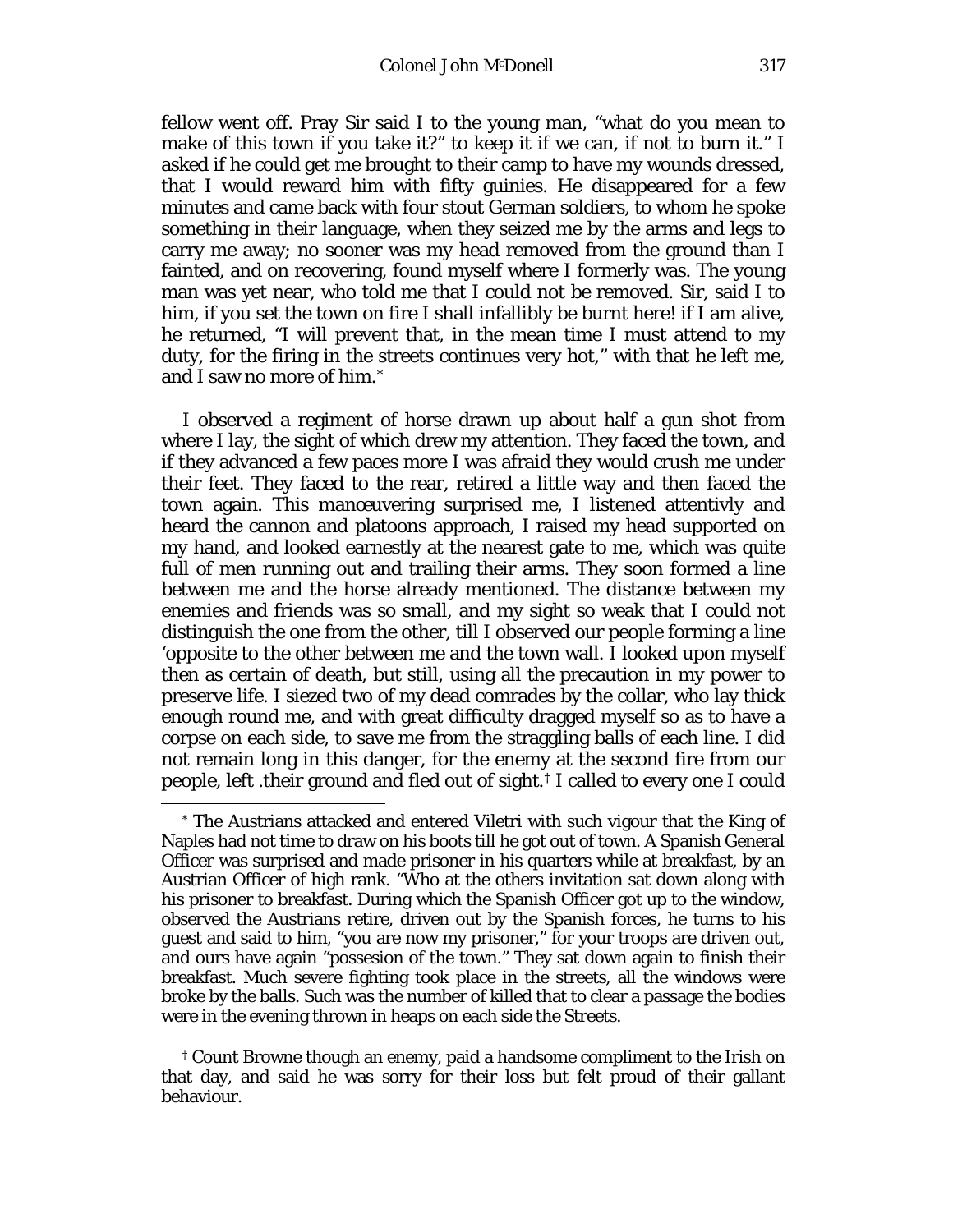speak to for a drink, but from the heat of the day and length of the action their canteens and calebashes were all emptied. At last I saw a grenadier of the Swiss guards whose uniform was very much like ours, with a large calabash; asked him if he had any thing in it, he said he had; will you let me have a drink? yes brother, said he mistaking me I suppose for a Swiss. I took a hearty draught of excellent wine, then offered it back to him. No, no, brother, said he, I am unhurt and you cannot help yourself; with that he left me. There was one Lieut. Buttler of ours lying near me upon all fours, who I did not before observe; he begged in the name of God to let him have a drink; I drew myself a little nearer to him, for he could not stir, and handed him the calebash; he would have certainly finished the contents, but observing the liquor mixt with his blood come through him as fast as he drank it, I pulled the calabash from him, telling him that in all likelihood his bread was baked, and it would be unfair in him to swallow my drink without benefit, and let me perish for want of it.—I remained in this situation till towards evening, when Miles McDonnell then a Lieutenant in Hebernia's Regt. who had that day been on some distant guard, came to view the destruction of his countrymen, and to know whether I was dead or a prisoner, found me and got me carried on the leaf of a door, to the bloody Hospital, saw my wounds dressed and reported my condition to Lieut. Genl. McDonnell.

Ronald, the only surviving son of lieut. genl. McDonell was promoted by the King of Naples, (who joined himself in the late action to the Lieut. Genl.) to be Colonel of our regiment in place of his elder brother killed as already related He came to the Hospital twice a day, morning and evening, by particular orders from his father, to see me.[\\*](#page-13-0) In about six weeks I began to go upon crutches, and in a few days more went to the Lieut. Genl's. quarters. When cured of my wounds I had no clothes, not even a shirt. The General sent me a suit of his own clothes and half a dozen of shirts; and in a letter he wrote to King James, giving an account of the late battle, his own loss in the death of his son, without my knowledge, mentioned my situation to His Majesty who was pleased to order a pretty good sum of money for my immediate occasions.—I was afraid to meet the General as a sight of me might renew his grief for the loss of his son, but he *was* a true soldier and showed me an example of fortitude by saying in a jocose manner, "are you still alive?" "I hope your Excellency has sent no person to kill me",—by G d, I thought you had enough but I know what brought you here to-day, "you come for a good dinner after being starved in the Hospital; but be very

<span id="page-13-0"></span><sup>\*</sup> A Captain of Artillery came one day to the Hospital to have a boil, which he had in a very awkward part, dressed. Every one was enquiring of him what action he had been wounded in. He was directed to lay on his face; a Surgeon began to examine and feel the boil, not over tenderly, when the Captain who had his boots on, struck him violently on the side of the face with both heels and knocked him over. This scene set all our wounds, about (200 Officers,) a bleeding with the force of laughter, and the Surgeons had to dress them all anew.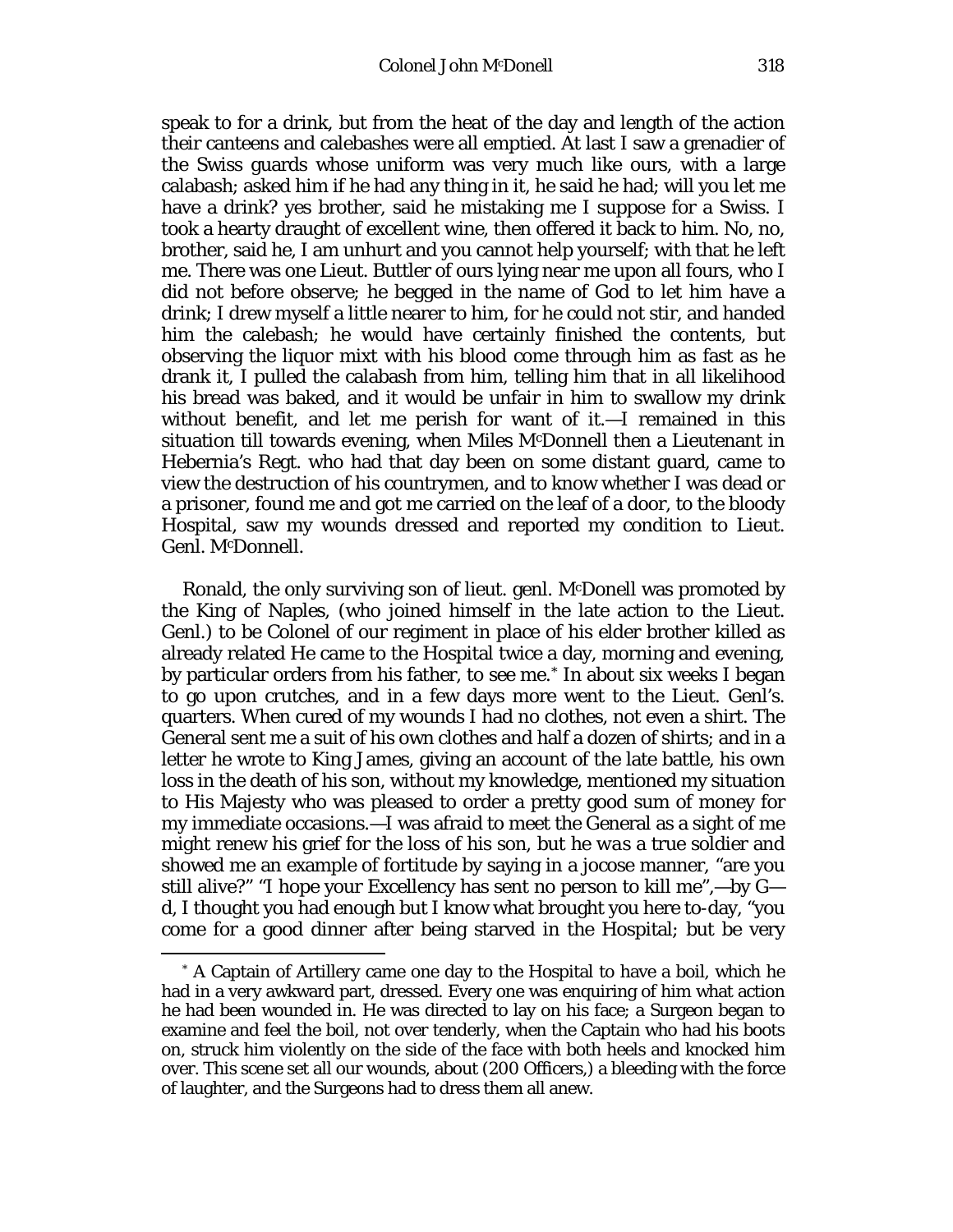careful, I have seen a great many that killed themselves in the same manner; they eat more than they can degest, then get a flux and off they go;" "I hope that will not be my case I replied." Dinner was served up at the usual time; I sat at table nearly opposite to the Genl. who eyed me from time to time; at last he got up, took my knife and fork from me, ordered away what was before me, said "you D—1," you'il kill yourself: I believe I should have ran some risk had he not prevented me.

About the end of September the Austrian army retreated, reduced in number to not more than ten thousand men, and followed as was said by 12,000 women. We pursued them next day with an army also much reduced in number, and expected to bring them to action at Torre Metia, or half way town between Albano and the city of Rome, which was the route they took. Both armies had engaged to his Holiness not to enter Rome.— The enemy marched round the walls and our advanced guard coming up to their rear under the walls, a pretty warm skirmish began between them and continued till the enemy crosed the Milvian Bridge, where the tyrant Maxentius was drowned by Constantine the Great. They encamped upon the Janiculum Hill, and continued their retreat early the next morning, I came to Rome, met my old fellow Students, who were all happy to see me once more alive. The good Rector used me as he would his own son, and during my stay, insisted on my sleeping every night in the college, although this was a downright breach of their rules, and the porter waited every night till I thought proper to come to bed I was presented by General McDonnell to King James, and to his second son then styled Duke of York, afterwards Cardinal, by the same title. The Genl. I had reason to believe spoke a great deal in my favour by the flattering reception I met with every where.

I left Rome once more in company with his Excellency, and rejoined our army at the town of Spoletto, where in a few days afterwards I saw a dreadful example of discipline.—The enemy being pressed upon by us in their retreat, left a thousand men, all deserters from our army at different times, which they had formed into a Regiment, and put to guard a strong pass in their rear called Nocera, a town in the patrimony of St. Peter. I went with a strong detachment against Nocera, which we surrounded, attacked and took by assault two hundred of the garrison were killed in the assault, and 800 were made prisoners.—In a few days afterwards two hundred of these deserters were shot, two hundred hanged and 400 sent to the gallies.—I pitied one poor fellow, who in marching by knew me, said, then McDonnell, you are still alive, don't you remember I was the last man alive with you when you got your third wound. I answered yes, I knew very well; "but how come you to be led to execution?" "O I was taken prisoner, and from severe usage was obliged to take part with the enemy, and being taken in arms, am now to be shot." I told him that I was very sorry for it, but could not now help him, it being forbidden to ask for the life of any of the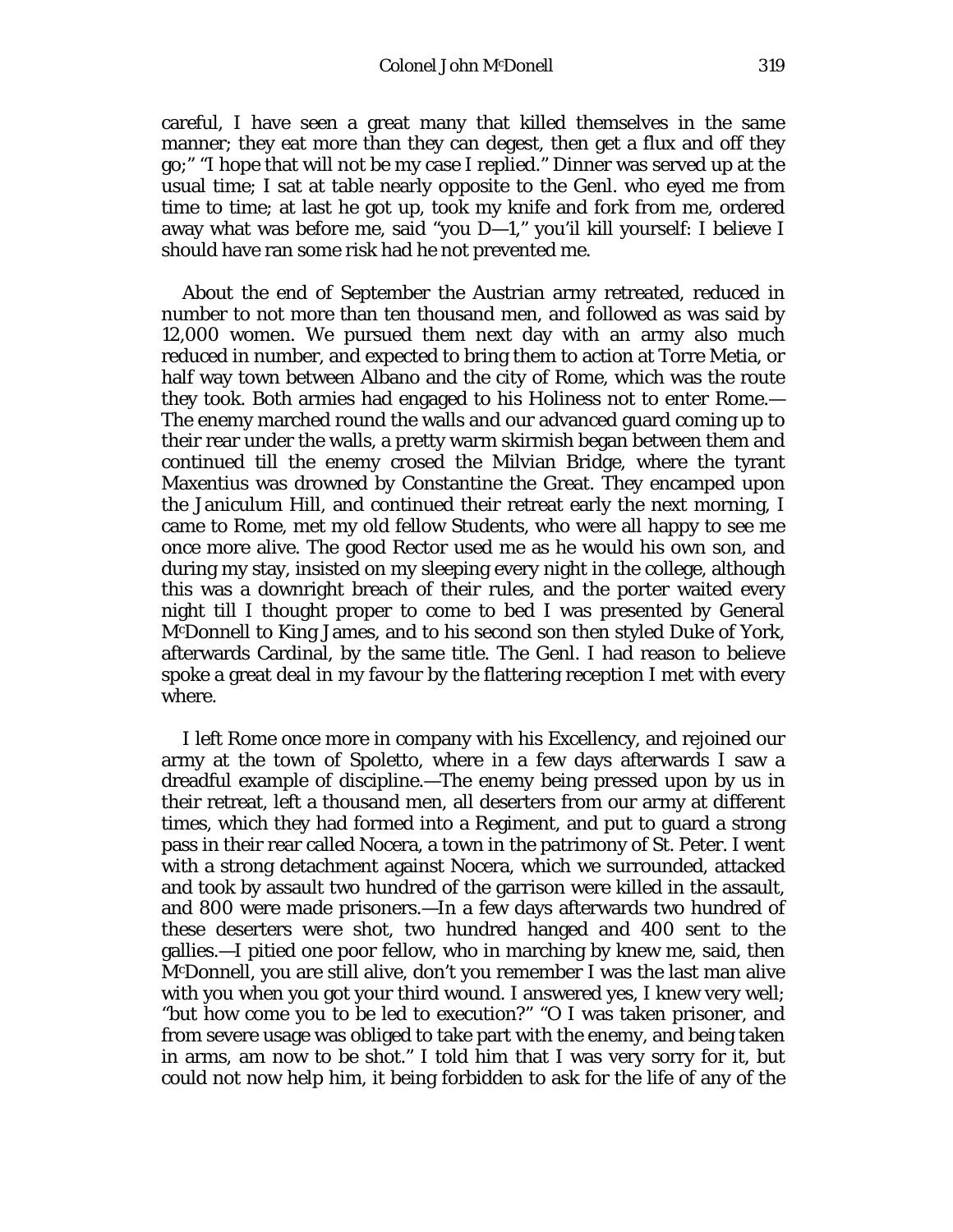condemned. About four minutes after, the poor fellow was shot among the rest.

The Austrian army got out of our reach, and marched by the Modenese in order to protect Lombardy, as another Spanish, army and 12,000 French were forcing their way by the King of Sardinia's territories, to possess themselves of the above mentioned country. We took our route by the Bolognese, then struck across the Appeniue Mountains to the Republic of Lucca. Had several smart actions on our march; sometimes forcing passes and at other times guarding our own rear, being necessitated to march by different routes and in different divisions, from the scarcity of provisions and ruggedness of the roads in these mountains. From Lucca we marched to Genoa, where we were joined by twelve hundred Genoese.—About this lime I lost my two most valuable friends and protectors, the excellent and valiant Lieut. Genl. McDonnell, who died of a fever occasioned by the fatigue of our last march, and his brother the Major Genl. within a few days after, of a fever also, occasioned by the festering of an old wound he had received in the shoulder, fifteen years before.

The Austrian army got before ours, by having taken an easier and shorter route, and got possession of a very strong pass, called the Buchetta about thirty or forty miles above Genoa, by which we must inarch to enter Lombardy on that side. We attacked this pass and drove the enemy before us till we came to what is called the Key of Lombardy, Tortona, a very strong place, then garrisoned by five regiments. Upon the plains not far from this place all our different armies met to form a junction, viz. 20,000 Spaniards, 15,000 Neapolitans, 12,000 French, and 12,000 Genoese. We were drawn up in lines, and viewed by the Infant Don Philip, for whom we were to conquer the Duchies of Parma and Placentia.

The armies divided next day, that which I belonged to invested and laid seige to Tortona, which we took after four weeks of open trenches. The other grand division of the army went to the Milanese along with the Infant Don Philipe. After the reduction of' Tortona the part of the army in which I was, marched to Placenza, or Placentia, which surrendered without much trouble. Having to cross the river Po we made a floating Bridge of Mills,[\\*](#page-15-0) large Scows and Pontoons, between every two of them, in face of the enemy, by which our heavy artillery was got to the Milan side of the Po. This was the last service which I helped to perform for the King of Spain. By dint of application and favour I obtained leave to go to France in order to join some troops intended by that power to assist Prince Charles Stuart then in Britain My rank in the Spanish army at the time of getting leave of absence, was that of Lieutenant commanding and paying Colonel

 $\overline{\phantom{a}}$ 

<span id="page-15-0"></span><sup>\*</sup> On the River Po there are floating Mills built on large Scows that go up and down the River, to grind grain.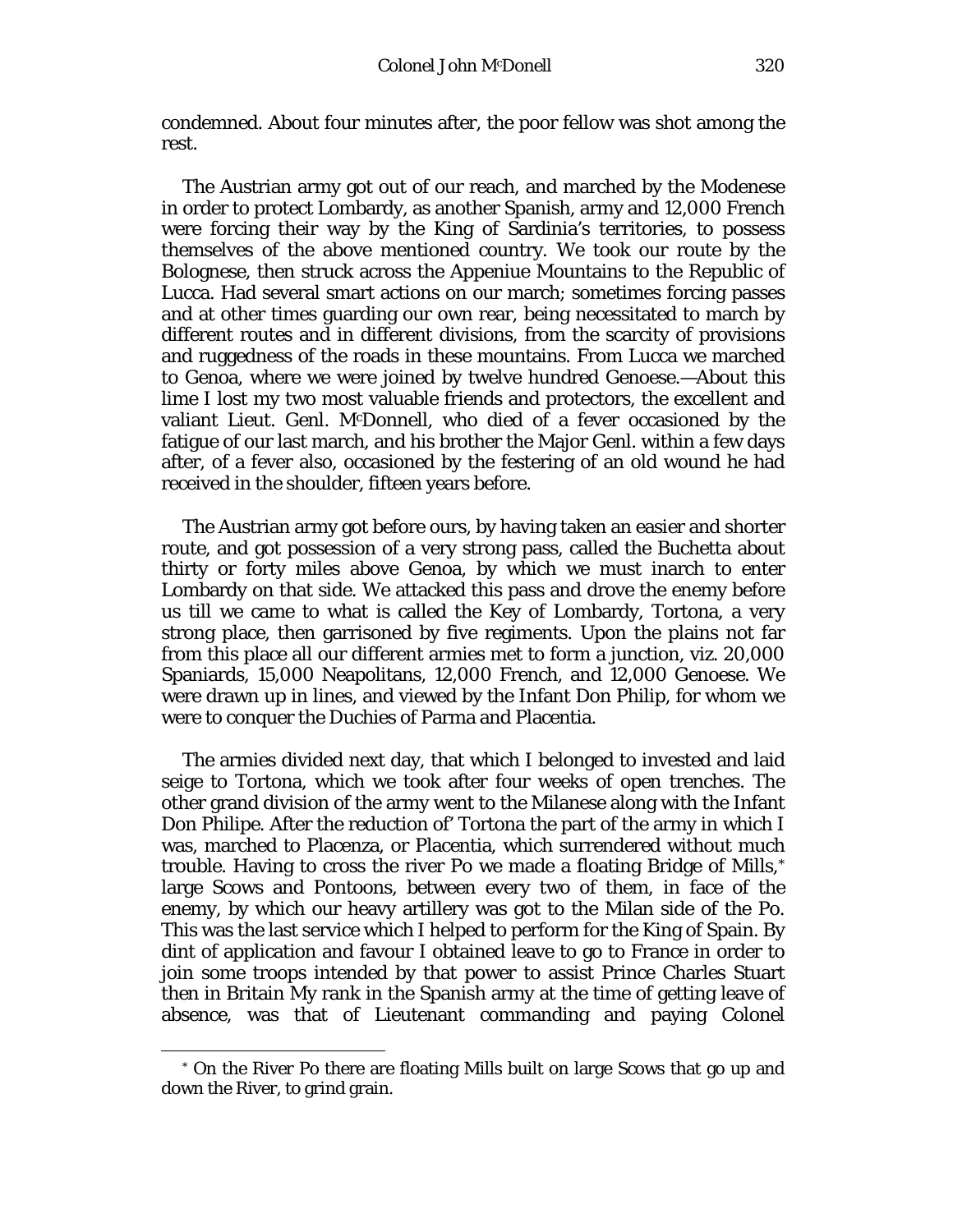McDonell's company of the regiment Irlanda, and I had a promise of the first company that became vacant in the regiment.

I set out for France accompanied by fourteen other Officers of our Irish regiments who had likewise got leave of absence to go to assist the Stuart cause in Britain At Genoa we hired a barge, and coasted all the way until we landed at Antibes in the south of France. Continued thence our route very happily for Paris. At the city of Lyons we met a number of French Officers, who informed us that Charles Stuart had retreated from England, and had been attacked in Scotland at a place called Falkirk, fought there a battle in which the Highlanders had beat and chaced the English cavalry and infantry off the field, very roughly handled. Continued our route for Paris in what is called the Diligence, this is a Coach which goes between Paris and Lyons, and is, next to riding post, reckoned the most expeditious and the cheapest mode of travelling in France.

Arrived at Paris where we remained about eight days. Here we held a consultation as to our future motions, when it was resolved by a majority, that as Charles Edward had retreated from England, and the passage to Scotland was dangerous on account of the English Fleet, and also precarious on account of French politics, and as the spring was approaching, that they ought not to lose the ensuing campaign by their own fault, one and all except me, resolved to return to Italy. I observed to them that if Charles was triumphantly entering London, they would join him with great allacrity, that his affairs now seemed to require assistance, and that it was ungenerous not to give what aid we were capable of, to forward his interest, but I could not prevail on any of them to be of my opinion.

I wrote to one Mr. Coustable, then Secretary to the Duke of York, of the resolution of my comrades, and likewise of my own. By the return of the post I received orders from His Royal Highness to repair to Boulogne, which I immediately complied with. Upon knocking at Mr. Coustable's Chambre door, it was opened by the Duke, who chanced to be at that time with his Secretary. His Royal Highness welcomed me from Italy, and without allowing me to shift, introduced me to the Duke of Fitz James and to all the French General Officers and nobility then present.—General Lally colonel of a regiment of that name, and appointed Governor of Pondicherry, offered me a company and wished me to go along with him to Pondicherry, which I declined with proper acknowledgements—This gentleman after the reduction of Pondicherry by the British, was very unjustly beheaded in France.

I remained some weeks at Boulogne waiting the determination of the French Court; as a promise had been made to the Duke, which brought him from Italy, of being landed with a strong army in England, where the Stuart cause had many powerful adherents—but being disappointed of this succour, he was obliged to send in single Vessels what little aid could be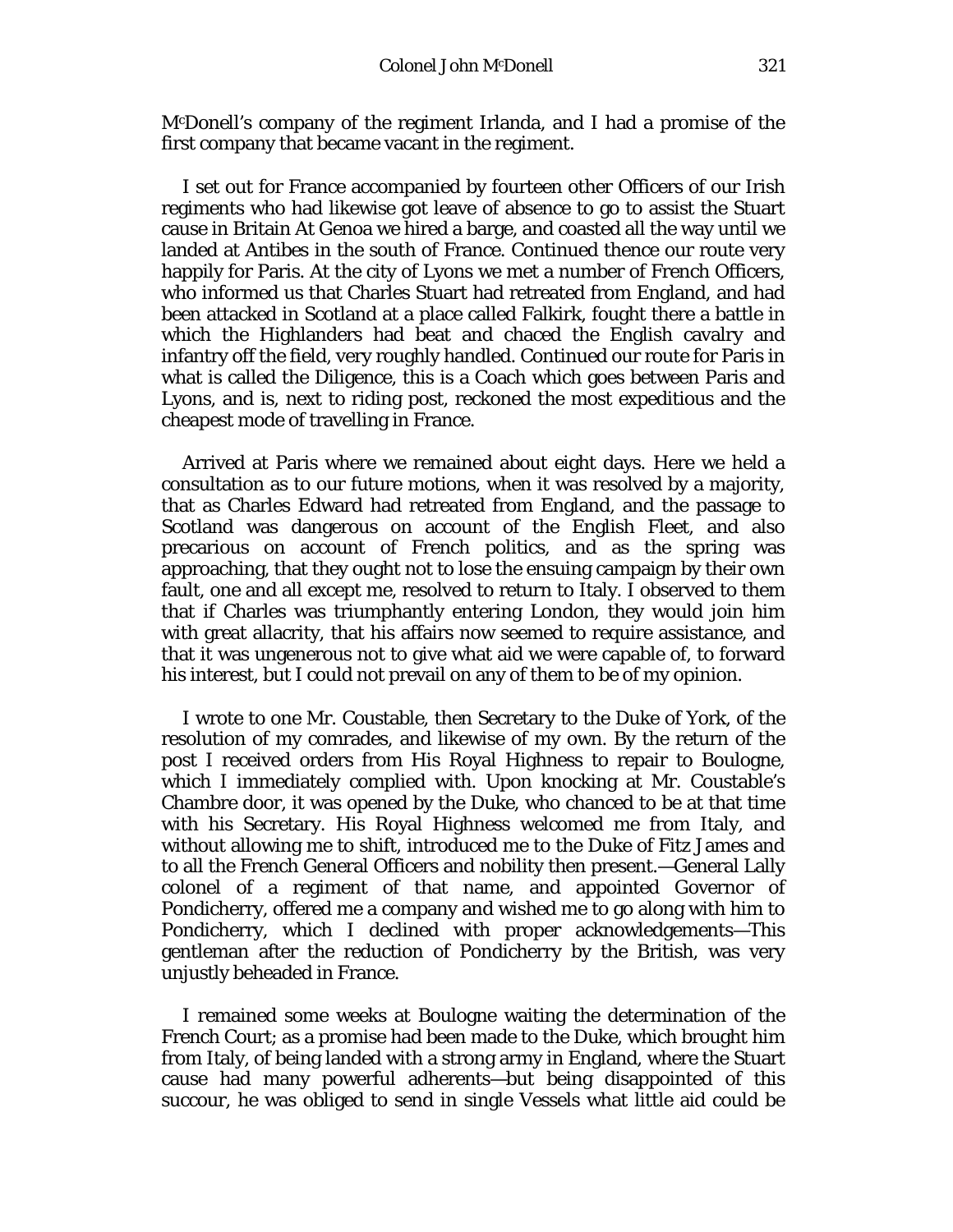procured; one of which sailed from Dunkirk with about 300 men and a number of Officers, in the begining of April, (1746,) I was to have embarked in this vessel, but the Duke of York would not allow me, yet told me I should soon get leave to go. In a few days afterwards I was ordered to go to Dunkirk, where he soon arrived, and was next day asked to dinner by Marechal Clare; then commanding the French army in and about that place. Being considered to be one of the Duke's retinue, I was also asked to dinner. Lord Clare observing by my uniform that I did not belong to the troops about Dunkirk, enquired of the Duke what that youth was. The Duke told him it was a Highland gentleman of the name of McDonell, a Lieut, in the Spanish army in Italy, upon which the Marechal addressing himself to me, said "Mr. McDonell I have a company now vacant in my regiment and it is this minute at your service." I rose from my seat, and with a modest blush thanked his Excellency for the honor he did me; said that I did not leave the Service I was in, where I was beloved and esteemed, for any other reason than to risk my life in gratitude to my protectors and benefactors, the Stuart Royal family, to whom I owed every attachment besides. The Duke seemed very well pleased with my answer to the Marechal.

Two or three days after, the Duke left Dunkirk and went to Saint Omers; to which place I accompanied him. As we were going to part, he told me that I must take leave of him without any mark of distinction more than to a private gentleman, as he intended to travel incognito, so that we embraced and parted, he proceeding through Flanders, and I back to Dunkirk. Two days after my return, I was given to understand that the vessel intended for Scotland was ready to go to sea; this was a large Cutter, built in England, and was taken by the French when becalmed; she was the best sailor in Dunkirk. She was at this time a French privateer manned by fifty men. I Embarked at the Quay in company with twenty five more Officers, all Irish, going likewise for Scotland. I had scarcely got on board, when the Major of Clare's regiment standing on the Quay, (a great number of Irish Officers being there also,) asked if one McDonell was on board? I being the only one of that name there, answered, yes. Sir, said he, I have orders from His Royal Highness the Duke of York to let you have whatever sum of money you may please to call for. I returned for answer, that I already was under more obligations to His Royal Highness than I could ever repay; thanked the Major, and said, that I had a sufficiency of money to bring me to my own country, and would get more there before it was spent, if I should deserve it.

We sailed the following night for Scotland, keeping a course well to the Northward. We were repeatedly chased, but none could come up with us. We intended to land at Inverness, and for that purpose lay-to at night in the Frith of Cromarty in order to land next morning. In the latter part of the night I was awakened by an ugly scream of one of the Officers, asked him what was the matter—he told me that he had dreamt the D—l had got hold of him by the small of the legs and was going to dash out his brains against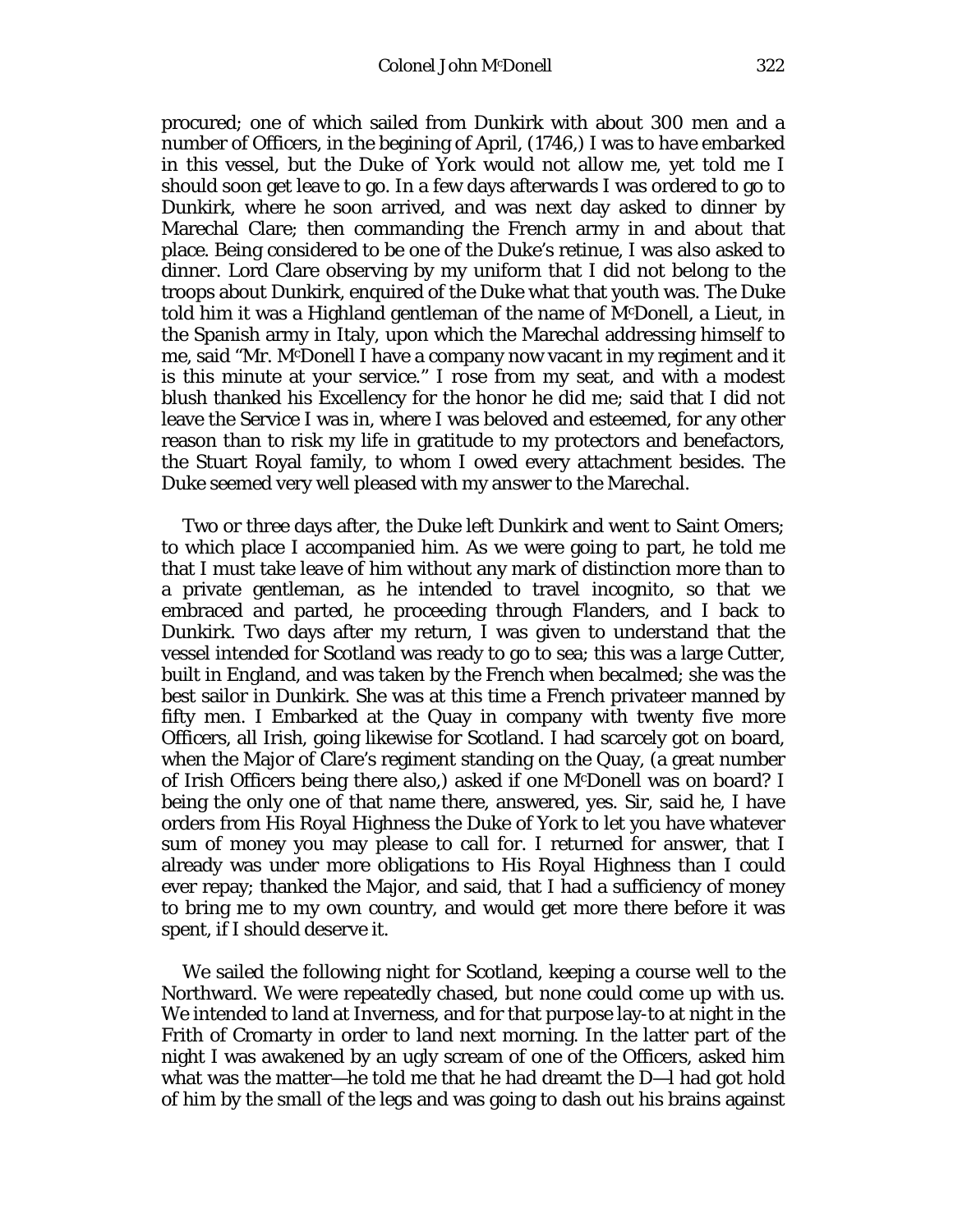the side of the Ship. I said to him that perhaps the D—l is not far off, went upon deck and taking a view all round, observed a large Ship laying-to, between ours and the entrance of the Bay. I called the Captain of the Privateer; who, when he observed the Ship, ordered all sails to be set without any noise, so as to get clear before being seen, when that was effected we steered round by the Orkneys and made for Loch Broom. I got there the dismal news, that the battle of Culloden had been fought and lost the very day we sailed from Dunkirk, 16th April, 1746, that many of my relations kindred and clansmen were killed; amongst the rest my uncle Scottos Donald McDonell,[\\*](#page-18-0) and that the Highlanders were all dispersed, and no body knew what was become of the Prince Charles Edward.

In consequence of this intelligence a council was held, in which it was resolved, that I being a native of the country, and one Capt. Lynch who left the Hungarian service to fight for the Stuart interest, should land, as I had letters from the Duke of York to his brother Prince Charles, and likewise the charge of 3000. pounds intended for the Prince's use, all the other Officers were to return. I took only 1500*l*. ashore with me, and the vessel sailed next morning back for France, with the rest of the Officers.

*(To be Continued.)*

<span id="page-18-0"></span><sup>\*</sup> Donald McDonell younger of Scottos, was a handsome and well bred man, romanticly brave and highly esteemed by Prince Charles Edward. Many anecdotes are related of his intrepidity and humanity. The morning of the battle of Culloden, a French Officer after viewing the position of both Armies, remarked to Scottos that from the bad position of Charles's army and fewness of their numbers they must inevitably be defeated, to which Scottos replied that they had only to act as they were ordered. He was of that part of the Highlanders that charged the English line, and when Charles's forces gave way, he was led off the field wounded, by two of his men. Finding the pursuit coming too close, he desired the men to leave him, as his wound was mortal, and save themselves by flight. Gave them his Watch, Dirk, Purse, &c. to bring home to his Wife, and desired them to turn his face to the enemy, that they might not think he was running away. After getting away some distance the men looked behind them and saw the dragoons despatch him.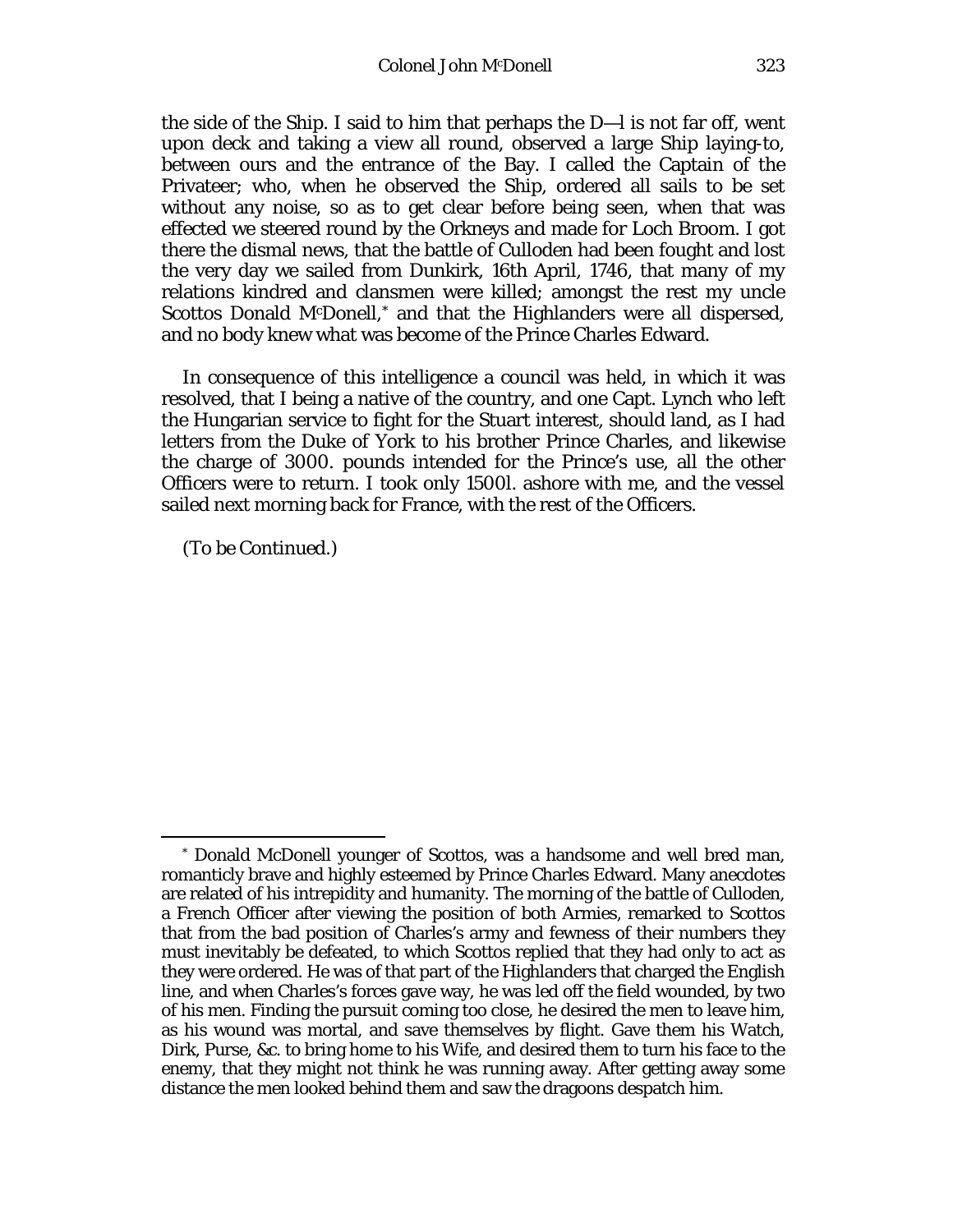## THE

# CANADIAN MAGAZINE

### AND

## LITERARY REPOSITORY.

No. XXIII MAY, 1825. VOL. IV.

#### [No. XXIII. MAY, 1825. VOL.IV.](https://books.google.com/books?id=IIceAQAAMAAJ&pg=PA385#v=onepage&q&f=false)

*A narrative of the early life of COLONEL JOHN MCDONELL, of Scottos written by himself, after he came to Canada, at the urgent request of one of his particular friends.*—*Interspersed with numerous anecdotes and historical details of the times.*

*(Continued from page* 322.*)*

I sent for a gentleman styled Ardloch, of the name of  $M<sup>c</sup>$ Kenzie who had been a Captain in Prince Charles's army, who recommended me to another Capt. McKenzie commonly called Colin Dearg Laggy; hired a boat and crew to bring us to Laggy in little Loch Broom, where we found Old Colin Dearg, a Major of Cromarty's regiment, big William McKenzie of Killcoy, and Lieut. Murdoch M<sup>c</sup>

Kenzie, of Cromarty's regiment with about 60 men, thought ourselves as safe as in the heart of France. Our baggage and little stores were carried by men to the house of Laggy. A fellow who carried my portmanteau told me it was d—d heavy. You cannot be surprised at that, I said, it being war time, and powder and ball necessary. Got to the house and were very well received by the forementioned officers by whom we understood that there were still some in arms of Prince Charles's men, viz.—Glengarey's regiment who were my relations and kinsmen, and Cameron of Locheil's, who was himself severely wounded in the late action, and several other troops. With

NO. XXIII. VOL.IV.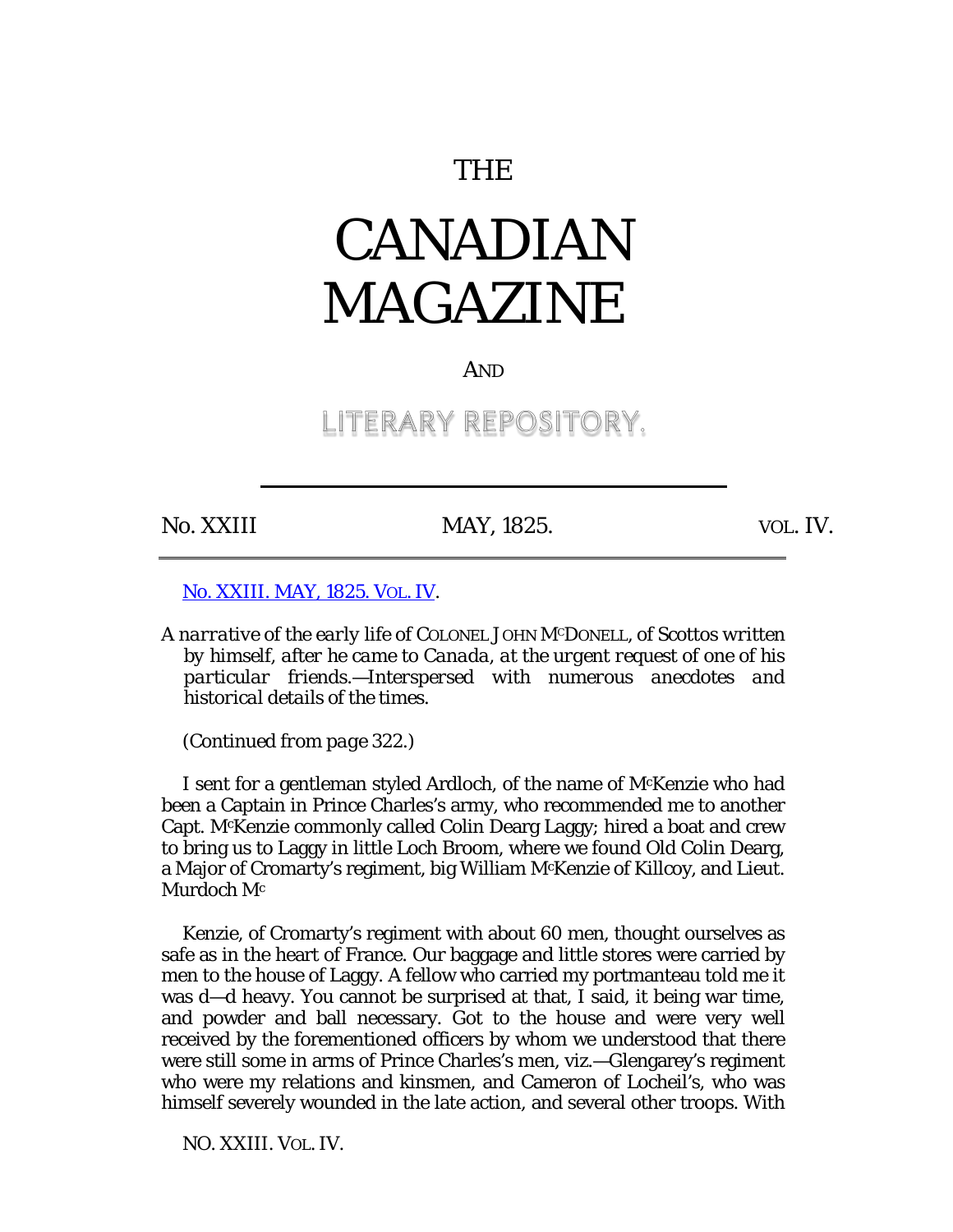the help of the above Officers we engaged guides and a horse to carry our Potmanteaus, and being in the utmost haste to join the reported troops, begged for an early supper in order to set out in the beginning of the night.

My portmanteau was laid in the corner of the room in which we sat. Supper was served. It was dark, and no lights offered. Sat down to supper. The other officers, namely, Wm. McKenzie, of Kilcoy; Lieut. Murdoch, McKenzie, and a gentleman of the name of Gordon, who was to be. of our company, sat to supper with us. Colin Dearg did not. The room we were in, was gradually filled with men, who stood behind us. I got up three or four times to look at my Portmanteau, saw it where I had placed it. Supper being over we took, a single glass round of our stores, to Charles's health and better times, and being then told that the horse was ready, I started up jumped to the corner for my Portmanteau to have it carried out, upon which the landlord told me, that he had got it put on the horse while we were drinking Charles's health. I suspected nothing of any harm, and set out on our journey. About half an hour after daylight we arrived at a gentleman's seat, Mr. McKenzie of Dundonald, nephew to Colin Dearg, by whose recommendation we halted at that house. Mr. M<sup>c</sup>Kenzie was then at Inverness for fear of being suspected of favouring Charles's cause, but his lady was at home. Unloaded the horse, when Mr. Gordon complained that he could not accompany us farther as his shoes were worn out. I told him I would supply that deficiency by giving him a pair of mine which were in the upper covering of my Portmanteau. Then says he I must have then before we sleep. I told him to let us first take a nap. No, he returned, I will have them now, to try if they'll fit me. I went to the Portmanteau, unbuckled the upper straps and discovered a large cut, by which I immediately guessed some mischief had happened. Called Capt. Lynch, declared to him my suspicion; then before him and Mr. Gordon, examined the Portmanteau and found that a canvas bag containing 1000 guineas was gone. Lynch said, "it is your countrymen who have done this." "No reflections upon countries, Captain Lynch, returned I, there are more rogues in Ireland than in Scotland. Were we in France I'd pay you for your reflection; at present I do not choose to resent it. Let us go back to where this theft was committed; arm ourselves to the best advantage, and recover the money if possible."

This resolution being taken, I called the maid of the house, asked her if the lady was up. Was answered in the negative. Make her Capt. McDonell's compliments and tell her I must instantly speak to her. She returned and told me I might use the freedom I asked. Upon which I went into the bedroom, the maid bearing me company. I told the lady the cause of my early visit—"that I was very happy for having made the discovery so early; for otherwise, I would certainly have blamed her people for the theft, rather than suspect those under the denomination of officers and gentlemen—but that now the case was quite plain Now Madam, here is a sack containing 500 guineas, which I give to you in charge; if I come back I will expect restitution—if killed, I bequeath it to your ladyship. God be with you, I wish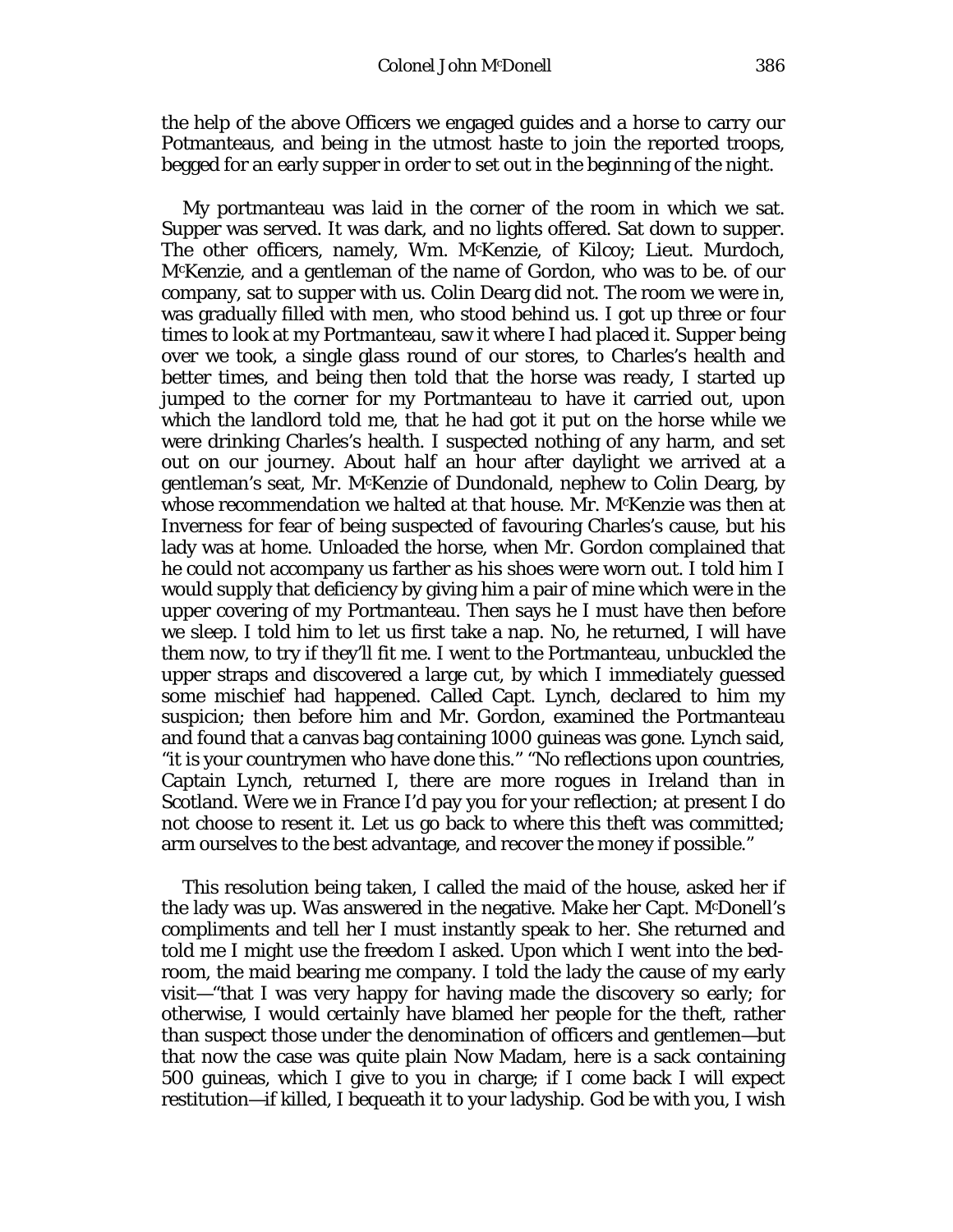you a good morning". Captain Lynch and I with only one man to shew us the way, returned to Laggy. Sent in the man to tell the officers, and particularly Colin Dearg, to come out to speak to us. While the man was in, with our message, Captain Lynch told me that we had but to present our pistols to their breasts and kill two of them, if they would not instantly return us our money. This too peremptory demand I opposed, and told him I was of opinion, first to prove that Colin Dearg was himself the person who took the money, and not to pretend that we suspected in the least the others to be concerned in the theft—and to urge them to use their influence over him to induce him to return the stolen gold; and if it was true, that my people were still in arms, I would soon recover the money with a vengeance to the McKenzies; and further that my friends knew nothing yet of my return from abroad, and if we were killed, the perpetrators would obtain pardon by means of the letter I had from the Duke of York to his brother, and thus would go unpunished for taking our lives as well as the money. The three gentlemen came out followed by from twenty to thirty men. After a pretty cold salutation, I asked Colin Dearg for the gold taken out of my portmanteau at his house last evening. He answered that he knew nothing of the matter. "There," I returned, pointing to Capt. Lynch, "is a man who saw the money put into the portmanteau. "Yes," "says Lynch," "and can prove it was taken out at your house, and that it could not be taken out any where else." Colin Dearg said he would enquire about it of all the people about the house, and would return it if found, and so said the other gentlemen also. We allowed this mock work to go on. to see how it would end, expecting that shame or remorse would work upon them to give it back, as if cut out and taken by some of their attendants. But when they reported that it could not be found, I opened upon Colin Dearg—told him plainly that he himself had taken it, and that if he did not immediately restore it to me, he would stand by the consequences, which might prove fatal to him. Upon this he re-entered his house, and the other two told us that we had better go and prosecute our journey, all their people standing armed by them. This I took for *a word to the wise,* and told Captain Lynch in French that we had best be gone, being too weak for the whole. As we withdrew we kept a sharp look out behind, resolved to shoot any that came armed within our reach from that quarter, but none presumed so far.

Came to. lady Dundonald's—asked if she had any men near her whom we could trust—she said that "she had some". We then asked her the favour of half a dozen armed men, which being procured, we placed two sentries and gave the command of the party to Mr. Gordon, with orders to alarm us instantly should any men be discovered approaching the house. The lady helped us to a plentiful breakfast, of which we had very great need. After that we took a good sleep, (not less necessary,) throwing ourselves on a bed dressed and armed as we were. The lady provided us with guides for our journey, upon whose fidelity she said we might depend, and who indeed behaved very well all along.. Having made the lady a present of some bottles of choice French Brandy, and of Mountain Malaga Wine, out of our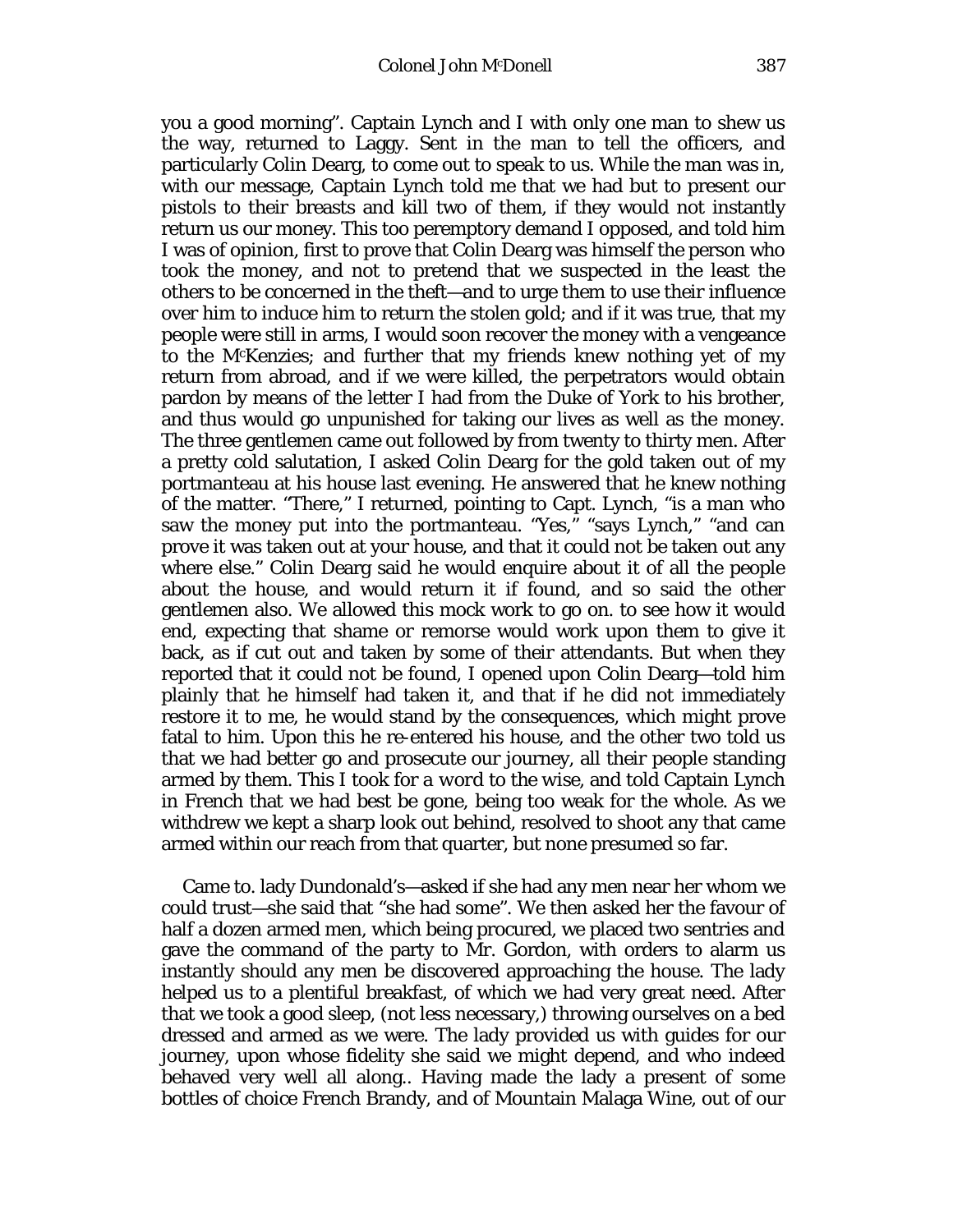travelling stock, with hearts full of gratitude, we took a respectful leave of this most amiable lady and continued our journey for several days over wild and almost inaccessible mountains .being obliged to avoid all public roads for fear of falling in with any parties of English, as my comrade and I wore foreign uniforms.

After a very fatiguing march, we came to the side of Lochairkaig in Lochiel's Country, where we met about 50 highland soldiers of my native part of the Country, commanded by my cousin Colonel Coll McDonell younger of Borisdale, whose face I immediately recollected, and saluting him. said I was glad to see him. He said that I had the advantage of him, that he had never seen me before. I then told him who I was; enquired about the rest of my relations; what number of men were yet in arms for Charles, and where they were? He told me that all was over—that Cameron of Lochiel was with 500 men at his seat of Achnocarrie; that Mr. Murray of Broughton one of Charles' Secretaries, and some officers were there likewise, and that he (Coll Borisdale) was going to raise more men; that most of Glengary's regiment would be there to-morrow under the command of Colonel Donald McDonell of Largarry, to try what terms could be obtained from the Duke of Cumberland, then at Fort Augustus, not many miles distant, where he advanced after defeating the Prince at Culloden.—That it was not known what was become of the Prince after the defeat, but that he was not killed in the battle. I told Borisdale that I would proceed to Achnacarrie to see Secretary Murray, and did not yet know what I should do after.

I went that same evening to Achnacarrie, and was most kindly received by Lochiel, tho' he was badly wounded, also by Secretary Murray, and the rest of Charles's party at that place—paid and dismissed our guides. After which Captain Lynch and I had a private interview with Mr. Murray, to whom I delivered the letters entrusted to my care by the Duke of York, and likewise the remaining 500 guineas for Charles's private use, supposing that the Secretary knew where he was to be found; (every circumspection being necessary, as a round sum of £30,000 sterling was offered for his head.) I took Mr. Murray's receipt for the money and letters, and gave him an account in writing of the theft at Lochbroom. After this my comrade and I went to see an uncle and some cousins of mine who were heading some of my countrymen then at Achnacarrie. Took some refreshing rest, out of which we were awakened at break of day next morning by all the Highland Bagpipes playing the general, *Cogga na si,* having been alarmed by their scouts, who reported that the Duke of Cumberland had sent a much superior force by three different routes to surround them; the first division of which was already in sight at about a quarter of a mile distance. Our whole force, when drawn out, did not exceed 800 men, who were ordered to march with all haste to the west end of Lochairkaig, which was executed just time enough to prevent our falling in with another division sent to obstruct our march by that route. After dusk we all separated—some went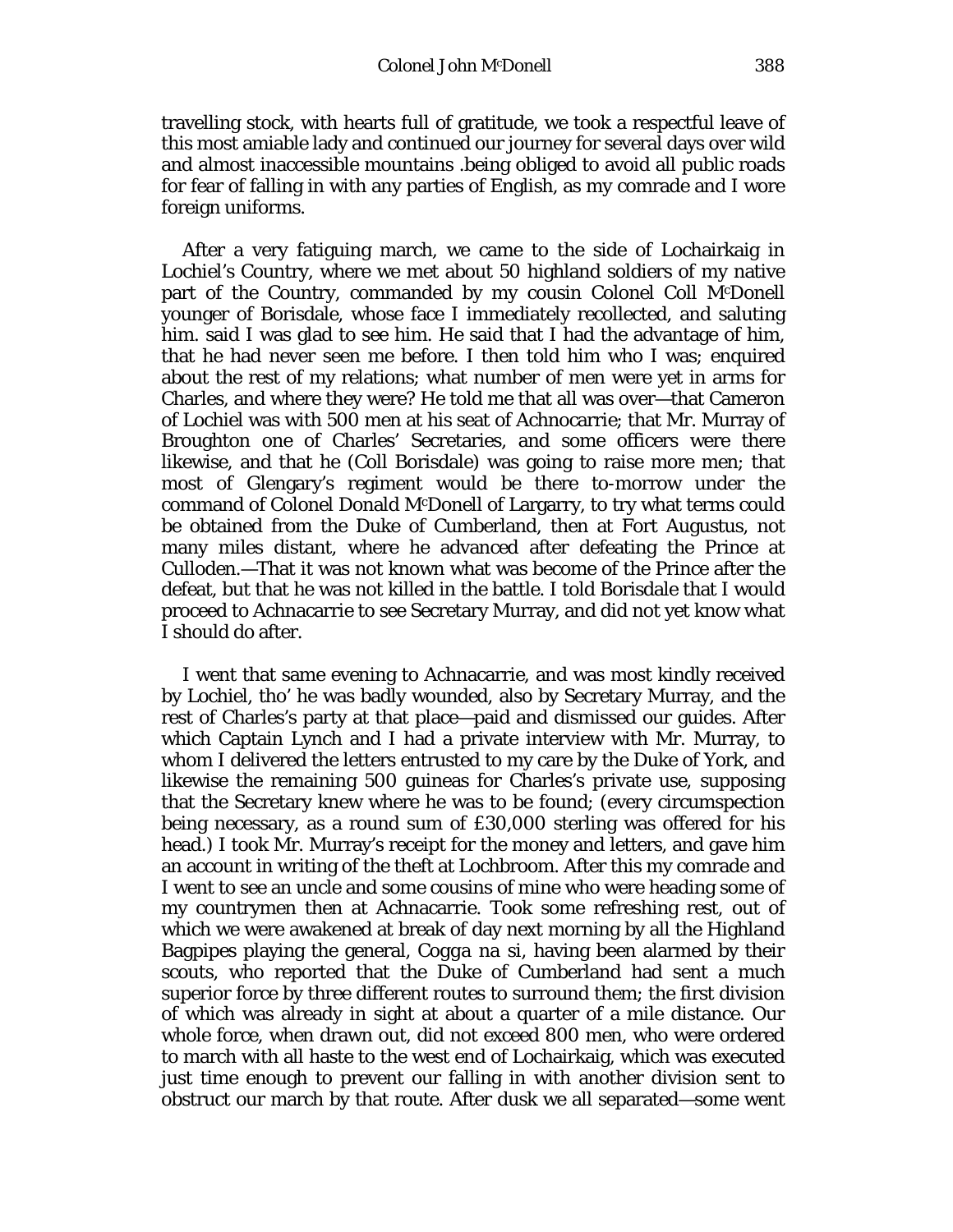one way and some another. Captain Lynch and I went along with my friends to my native part of the Country—*Knoidart.* 

I passed the greater part of the summer between Crowlin and Scottos, my father and grandfather's places of residence. Having got intelligence that a French Cutter had come to a place called Poolah in the McKenzie's Country, Captain Lynch thought proper to take a passage on board of her to France, which Country he reached in safety, and having entered the French service was the following year (1747) killed at the battle of Lafelt, or Vaal, in Flanders. By Captain Lynch I wrote to the Duke of York then in Italy, giving a full account of all that befell me after parting with his Royal Highness at St. Omers, till Captain Lynch parted with me in the Highlands.

I had put on a resolution never to leave Scotland while Charles was in the Country. I had almost every day reports of his being so hemmed in by his pursuers that it was impossible for him to escape being either killed or taken, so close was he pursued. But to the eternal honour of my Countrymen, they despised the alluring reward of £30,000 sterling offered for his head, and though overcome in battle by superior numbers, were above bribery—screened him from his inveterate enemies, till such time as two stout Privateers from St. Maloes in France, came to Lochnanneugh in Arisoig, on the west coast of Invernessshire, where he embarked and landed safely in France, after going through many more difficulties and dangers than ever his predecessor Charles II. had experienced.

Some time before the Prince was made acquainted with the arrival of the above ships, I had, in company with some of my friends embarked with my little baggage to take a passage for France in order to rejoin the Spanish army; but the Prince not appearing at the time expected, he being concealed at a great distance from the place, I was prevailed on by the entreaties of my nearest relations to return home with them. The only motive that proved decisive against my resolution of going abroad was my father's sickness, he being then in so violent a consumption that it must soon put a period to his life, leaving a numerous and weak family of children, of which I was the oldest unprovided for, and my grandfather Æneas of Scottos, being old and infirm. I thought it a duty incumbent upon me to attend to the call of nature which pleaded strongly in favor of the distressed .children, and wave the sure prospect I had of advancing myself both to riches and honor.[\\*](#page-23-0) My father tho' upon his death bed, rather

<span id="page-23-0"></span><sup>\*</sup> The famous Condé de O'Reilly who was for a long time at the head of the Spanish army was a subaltern at the same time with Colonel McDonell in the Irish Brigade in the Spanish service. They had fought side by side in Italy in 1745, '6. and were upon the most intimate terms; Colonel McDonell's interest was far superior to that of O'Reilly, and had he carried this resolution into effect would no doubt have soon risen to a high rank. The following anecdote of the celebrated Condé de O'Reilly was often related by Colonel McDonell, as an occurrence which took place at the time both were subalterns; and is evincive of that presence of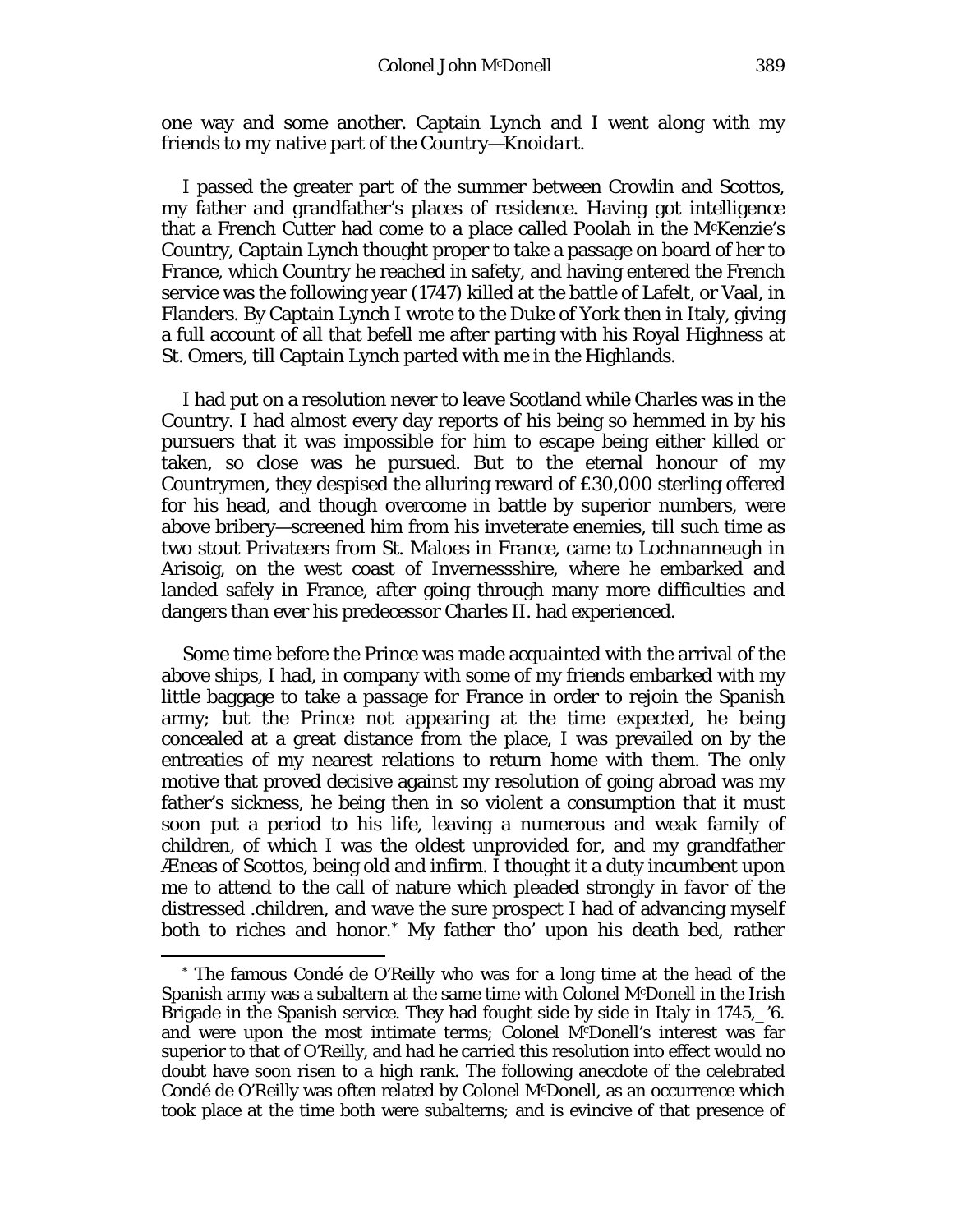regretted than rejoiced at my return. He paid the debt of nature soon after, like a true christian, with all his senses about him—left my mother and the rest of my family to my charge, and I took all the care of them in my power.

The following winter I took a jaunt to the M<sup>c</sup>Kenzie's Country accompanied only by a single servant, to discover if I could, how the 1000 guineas cut out of my portmanteau at Lochbroom had been disposed of. Lodged a night with a Mr. McKenzie of Torridon, who had been a Lieutenant Colonel in my cousin Coll Borisdale's Regiment in Prince Charles's service. Early next morning while the lady of the house was ordering breakfast, I went to take a solitary turn and met a well dressed man in highland cloaths also taking the morning air. After civil salutations to, each other, I entered into discourse with him about former transactions in that Country. He of himself began to tell me about French officers that came to Lochbropm—how the 1000 guineas, had been cut out of one of their portmanteaus by Colin Dearg, Major Wm. McKenzie of Kilcoy, and Lieutenant Murdoch McKenzie from Dingwall—all officers, of Lord Cromartie's Regiment, being all equally concerned; and how not only those who acted the scene, but all the people in that part of the country had been despised and ridiculed for their mean and dastardly behaviour; but. that had his (McKenzie who was speaking to. me) advice been taken, there should never have been a word about the matter. The following dialogue then ensued. *Question.* "And pray Sir what did you advise*?" Answer. "*To cut off both their heads, a very sure way indeed!" What were they, or of what Country? *A.* "The oldest and a stout like man, was Irish. The youngest and very strong like, was a McDonell of the family of Glengary." Q. "How was the money divided?" *A.* "Colin Dearg got 300 guineas, William Kilcoy got 300 guineas, and Lieutenant Murdoch McKenzie got 300 guineas." Q. "What became of the other hundred?" *A.* "Two men who stood behind the Irish Captain with drawn dirks ready to kill him, had he observed Colin Dearg cutting open the portmanteau, got 25 guineas each; and I and another man prepared in like manner for the young Captain McDonell, got 25 guineas each." Q. "You tell the truth,, you are sure." *A.* "As I shall answer

mind for which Conde was afterwards so eminently distinguished. O'Reilly having the command of an out picket was attacked by the Austrians, driven from his post, and left on the field wounded. The Austrians in returning were passing by him, considering him not worthy of notice. When O'Reilly, fearing if left there all night that he might perish, called out "were they going to leave the Duke of Alba (then a Spanish General Officer,) wounded on the field to perish?" The enemy on hearing this, halted, and taking up O'Reilly carried him along with them. As they approached their camp, the rumour that the Duke of Alba was carrying in wounded preceded them; on which Count Browne and his whole staff came out to meet their illustrious prisoner. Count B. on approaching asked if he was the Duke of Alba, was answered "no I am Mr. O'Reilly, Lieutenant in the Irish brigade, but was obliged to use the stratagem of borrowing the Duke's name to prevent my being left on the field to perish."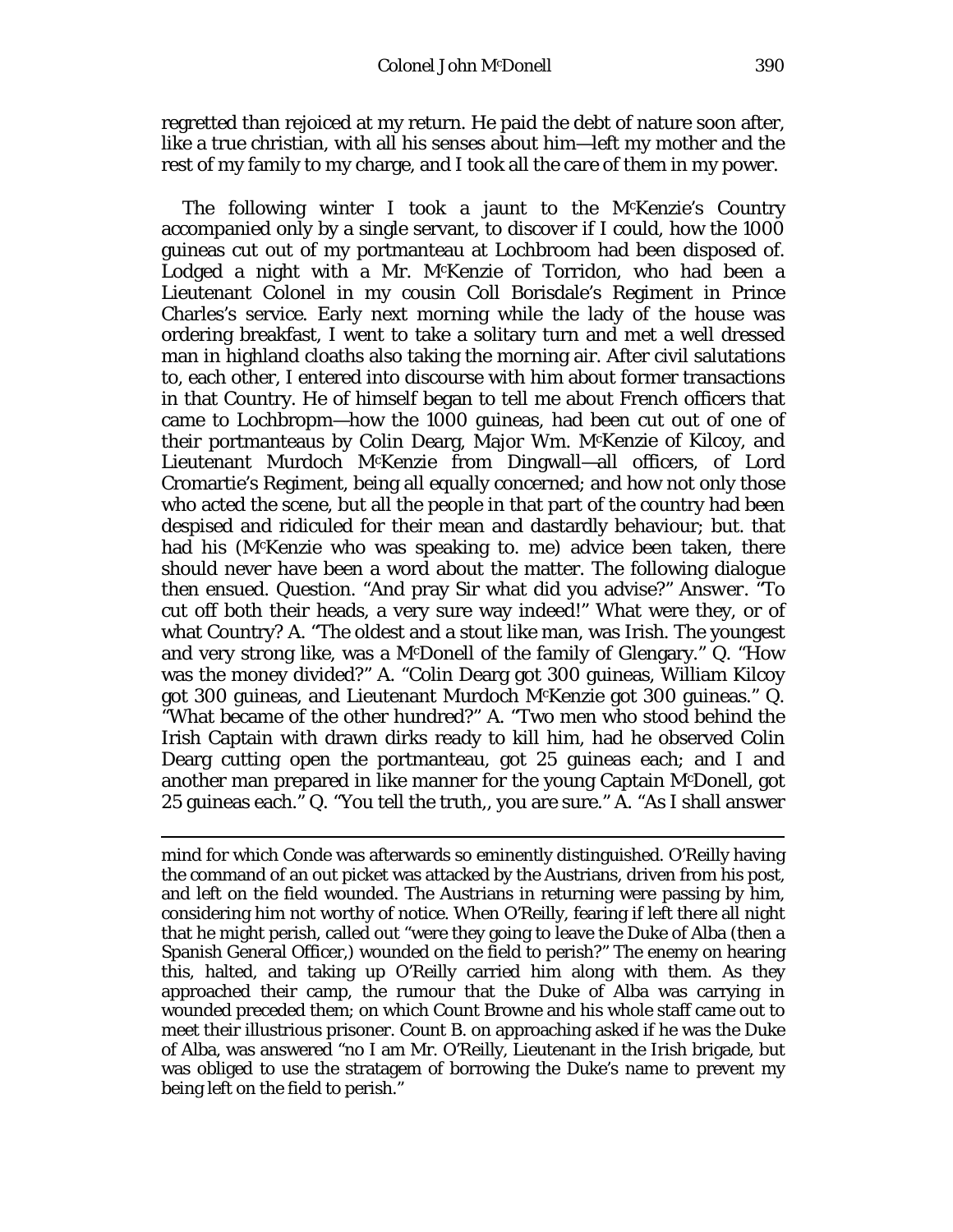I do." *Q.* "Do you know to whom you are speaking?' *A.* "To a friend and one of my own name." "No, you d———d rascal," seizing him suddenly by the breast with my left, hand, at the same instant twitching out my dirk with the right, and throwing him upon his back, "I am that very McDonell.'' I own I was within an ace of running him through the heart, but somesudden reflection struck me—my being alone, and in a place where I was in a manner a stranger, among people which I had reason to distrust, I left the fellow upon his back, and re-entered the house in some hurry. My landlord Mr. McKenzie of Torridon met me in the entry, asked where I had been I answered "taking a turn." "Have you met any thing to vex you?*"* "No," I returned smiling. 'Sir,' says he, "I ask. pardon, you went out with an innocent and harmless countenance, and you come in with a fierceness in your aspect past all description." Mr. McKenzie, said I, "none of your scrutinizing remarks, let us have our morning!" "With all my heart," he replied. Soon after, being a little composed, I related to him my morning adventure. He remarked that the man was a stranger to him, and had been a soldier in Lord Cromartie's Regiment. That very day I quitted that part of the country and returned home, where I continued some time.

John McDonell of Glengary, my cousin, whose Castle, by the Duke of Cumberland's positive orders, was burnt, the foundation undermined and blown up, to prevent the possibility of its being repaired in future, and who was himself sent a prisoner to Edinburgh Castle, on, suspicion of attachment to Charles, but for want of evidence against him, was set at liberty, was my Chief. I went to Invergary to pay my respects to him, and in course of the visit I informed him of my usage by the McKenzies, and in what manner they had divided the plunder among them, told him, I wanted to make one more effort by means of Mr. McKenzie of Dundonald, Colin Dearg's nephew, a man of influence in that part of the country, and a man of honor, to recover, if not the whole, at least some part of what had been stolen. But as no armed force could be put together to recover the money, that he would please order four or five of the bravest and strongest of his men to accompany me by way of life guard, least the McKenzies should take it into their heads to murder me, if they found me unprepared for resistance. The Chief readily granted my request. Myself and five men were as well appointed with arms and resolution as I could desire. We went on our journey, they without fear, and I in . no expectation of being recognized by any person in that part of the country called Lochbroom; as upon my first landing there I was in full regimentals, with a wig and black bag, *à la mode de Paris,* but now in a highland dress with a blue bonnet and my own short hair, so that whatever place we came to, I was supposed to be some attainted gentleman of note belonging to Prince Charles who had not as yet an opportunity of escaping *out of the Kingdom.* We came to Dundonald's, to whom I told in confidence who I was, and the cause of my visit. He told roe that he would send to his uncle, to meet him in a certain place, but that if he knew of my being there, he would not appear. By what means he found out my being in that part of the country I never learned, but he came to the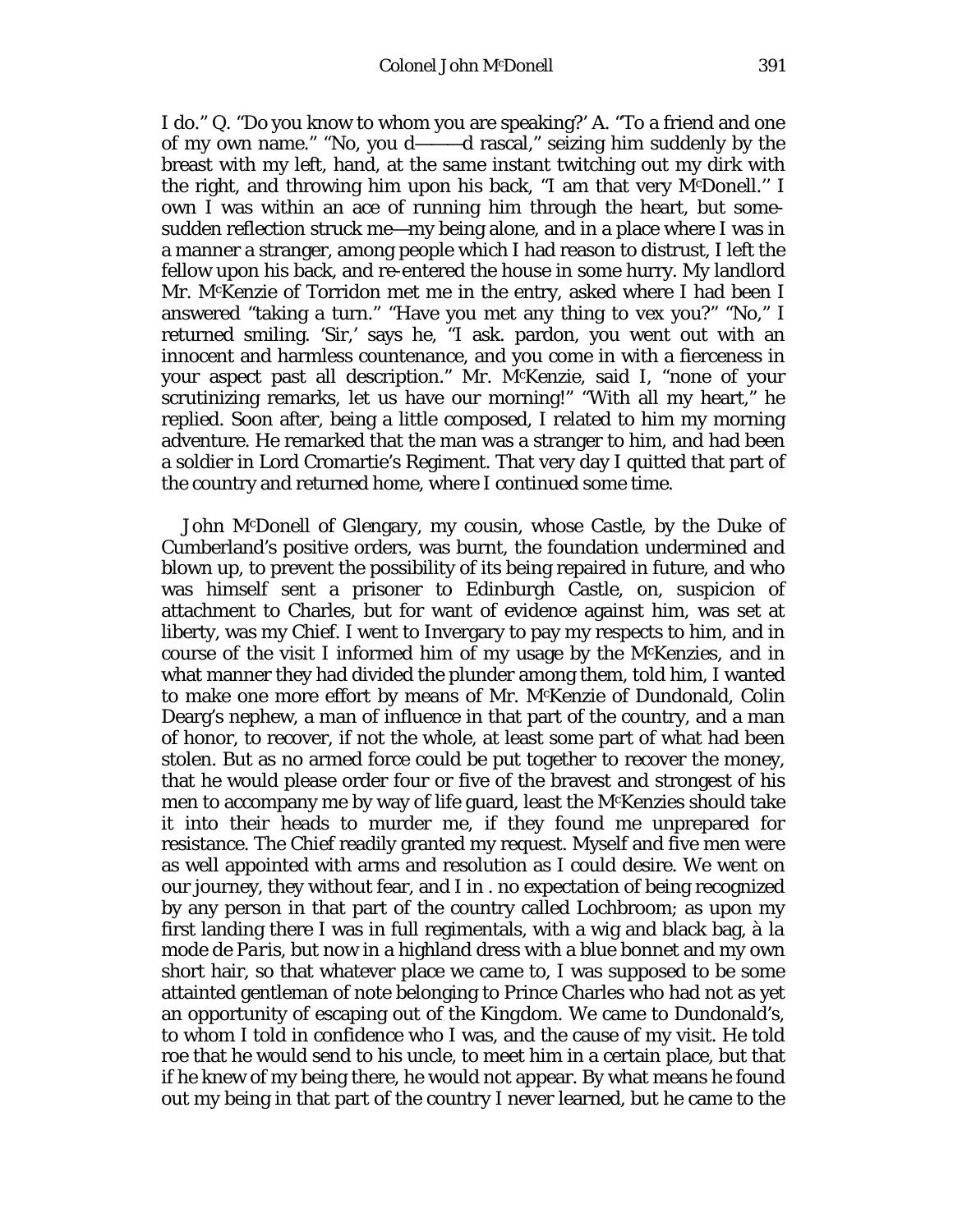house appointed, .accompanied by 40 or 50 men, where his nephew and I with my five followers were before him. Having observed Colin Dearg's men all, armed with short sticks shaped like axe handles in their hands, and dirks under their great coats, I told my men, aside, that in all probability the opposite party were resolved to give some very serious insult. The house of meeting was all one floor without partitions, and the door in the middle. I told my men to sit near the door within, and to take special care that none should sit between any two of them, and to be sure to keep the command of their arms, that as for me I would seat myself between the uncle and nephew, and it being then night, if any serious offensive motion was made by the opposite party, that without any further orders or minding me, they must take possession of the outside of the door; and two of them, which I named, to defend the door with their broadswords that none should get out alive of those within. The other three to set both ends of the house on fire, that all within might perish: and told them further, that I was determined to kill the uncle and nephew at once, one with my pistol and the other with my dirk, to knock out the light, and stab every one that came in my way. That if I chanced to come alive to the door they would know my voice, and if not, to let all within perish along with me. I had a good chance of escaping, as they would kill one another thro' mistake in the dark. This being concerted, I went, boldly in and seated myself where I proposed—my men did the same.

After a short pause, Dundonald mentioned the cause of our present meeting in as becoming a manner as the subject would admit of; to which an evasive answer was returned by his uncle, Colin Dearg, pretending to deny the fact. I then took him up, and proved that he himself was the very man who, with his own hands had taken the gold out of my portmanteau after cutting it open with some sharp instrument. This I said openly in the hearing of all present. To which I got no other reply than that "the money was gone, and could not be accounted for." I returned that "if the cash was squandered, the reward due to such actions was yet extant"—and being asked what that was, I answered, "the *gallows."* At this expression the whole got up standing, and seeing them all looking towards me, I drew my dirk and side pistol, and presenting one to my right and the other to my left, swore that if any motion was made against my life, I would dispatch Dundonald and his uncle, who seeing me ready to put my threat in execution, begged of their people for the love of God, to be quiet, which was directly obeyed. In the meantime my men had taken immediate possession of the outside of the door, *&* were prepared to act according to my orders. I called to them to stay where they were, but none of the people in the house knew what they went out for. Dundonald assured me that all the money, had been wasted without any visible benefit to the thieves; which put me in mind of the old saying "*ill got ill gone."*

Dundonald and I returned that same night to his house, and next morning I began my march for home without any further satisfaction —but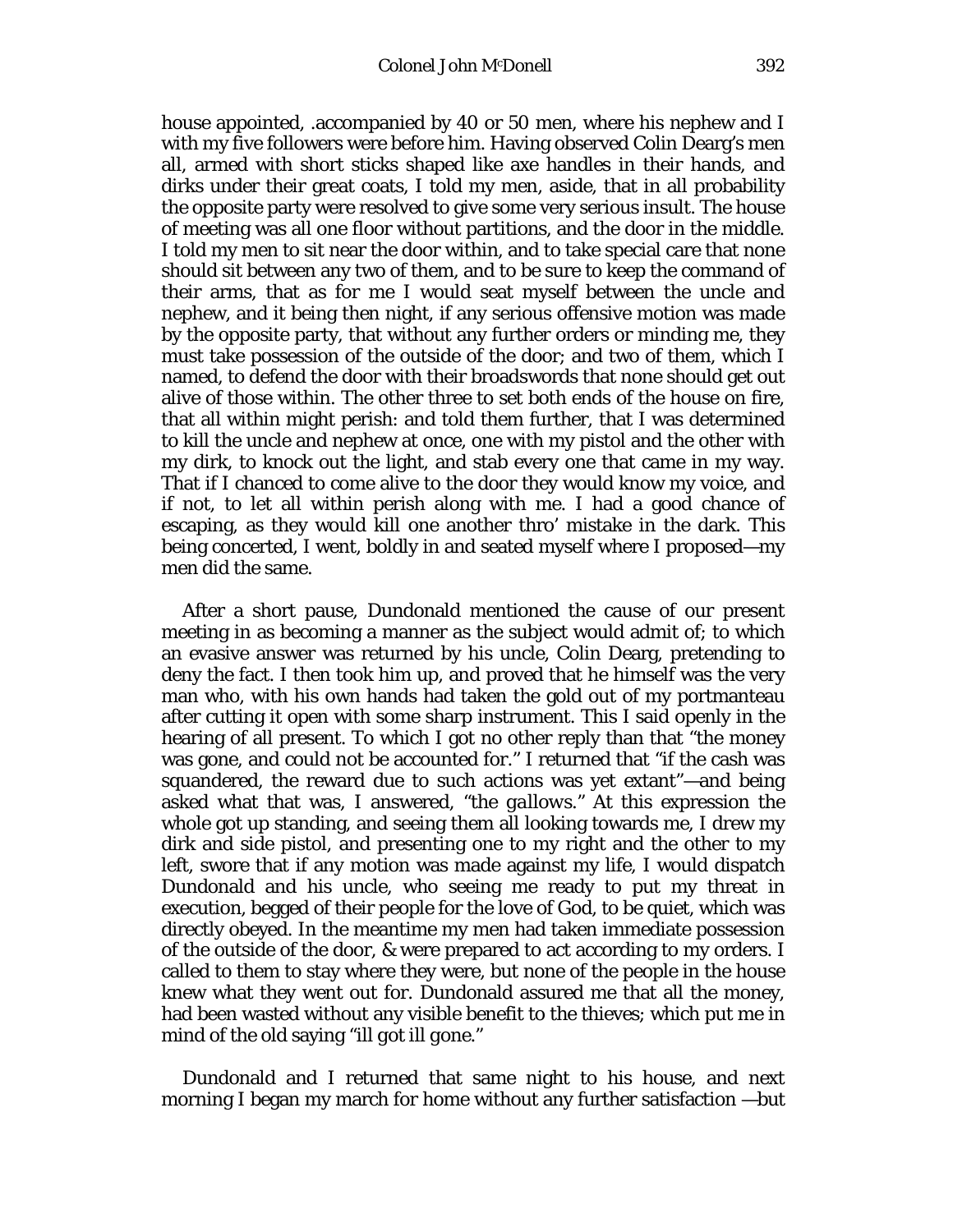had I had twenty men equal to the five that accompanied me, I would, in spite of the whole name of McKenzie then present, have forced away Colin Dearg and got him hanged on the first tree I could meet with. Nothing worth mentioning occurred on my way back: I arrived at Glengary—after waiting on the Chief, dismissed my attendants with suitable acknowledgemnts.[\\*](#page-27-0) I then made for my own place, where I remained improving my little property, and amusing myself in all the parties that that part of the Country with a numerous society of gentlemen well polished and educated could afford. Next year I got certain intelligence that Colin Dearg died as poor as a beggar, and that big William Kilcoy, the Major (formerly made such *honorable* mention of,) in coming down the stair of his own house to take horse to bring home a lady he had lately married, got a fall and dislocated his neck; so that the thieves were punished without my concurrence, which God forgive me, I was not sorry for.

Doctor McDonell of Kylles, my relation, an eminent Physician, being on a visit to me, insisted on my going in the evening with him to fish at a Rock at the entrance of Lochcarron, opposite to my house, and about a mile distant. We fished for some time and had good sport. A vessel hove in sight making for the sound of the Isle of Skye—it falling calm, the Doctor pressed me to go with him on board the vessel, to see if he could get some articles he wanted to purchase for house use. I told him I would willingly go, but being in dishabille did not like to go any where, but told him that if there should be strangers that he must pass me off for his ploughman, who could not speak a word of English. Pulled towards the ship the size of which we could not properly discern, it being in the dusk of the evening. Upon our approach we were hailed and ordered to come on board, and getting alongside to avoid giving any umbrage or shewing distrust, the boats' crew and all of us went on board. The ship proved to be the Porcupine sloop of war, commanded by Captain John Ferguson, and mounting sixteen carriage guns. The Doctor saluted the officers on deck and was brought by the sailing master down to his cabin. I in a careless manner walked forward and backward upon the quarter deck, observed the Captain walking alone, who after eying me three or four times, came and went past and round me different times, then went to his cabin. I went to call the Doctor in order to depart, the master and he were drinking cheerfully together, to which he was rather partial; got a glass of grog, and the Doctor said he would be with me in a trice. I retired with an awkward bow. Upon my second application for departing, the Doctor who had got into his cups, said to the sailing master in my hearing by the great oath, "that is as good a gentleman as I am." After getting upon deck, the Doctor was told that we could not be allowed to depart before next day. We were consequently detained, boats' crew and all for the night.

 $\overline{\phantom{a}}$ 

<span id="page-27-0"></span><sup>\*</sup> The feudal system was yet in full force in the Highlands, but was annulled the following year by Act of Parliament.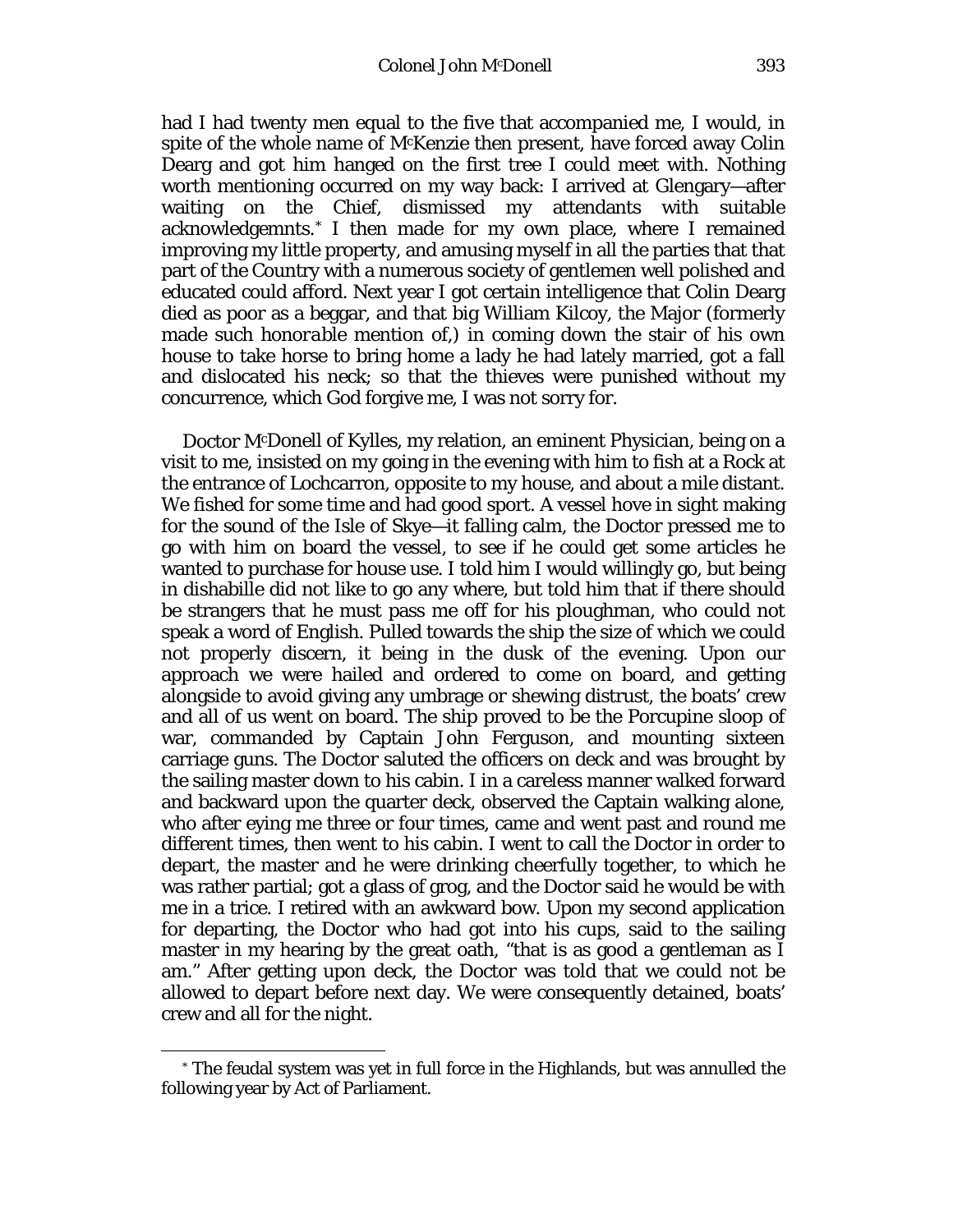The Porcupine sloop of war was stationed on the west coast to cruize and get information, to apprehend outlawed persons, and to burn and destroy the houses and effects of such as had been in arms against the government,[\\*](#page-28-0) and also to transport troops to and from the mainland to the Islands. Captain Ferguson went early next morning to see and get what intelligence he could from Captain Allan McDonald of Knock, in Slate, a part of the Isle of Skye, who was the greatest spy and informer in all Scotland, and by all accounts the greatest coward. Captain Ferguson told him that he believed he had last night taken young Borisdale cloathed in a manner to disguise him— but that he (Ferguson) knew by the first step he walked upon deck that he was a gentleman in disguise, tho' pretending not to understand a word of English, and that he answered exactly the description that he had of the person of the attainted young Borisdale. The Captain of the spies enquired minutely of Ferguson about the shape, size, Colour of hair and eyes of the person detained, all which answered; and asked further whether he had any marks of sores or wounds about the neck, and was told he had. The spy Captain then said it was not Borisdale, but a greater rebel, who kept up a constant correspondance with the enemies of his Country, who was in every respect a very great rogue, and not to let him go, or even be admitted to bail, as he could by many evidences prove him guilty of different acts of high treason.

Capt. Ferguson on his return called for me upon deck, and clapping his hand upon my shoulder Said, "you are my prisoner." I asked by what authority he presumed to take me. "Oh, ho! he replied, you speak English I find." I answered, "more than you Captain Ferguson would wish, and other languages if I please; but do not imagine that you can frighten me, I have before now looked in the face of as great men .as you, and you may rest assured that your action in apprehending me without any authority but your own arbitrary will, shall be examined into. He then said "by G—d you shall see London." I answered I am very glad of it, that I had already seen the greatest Cities in many parts of Europe, and that a sight of London would afford me infinite pleasure, and added that I hoped he would pay for my passage to that City, and for my way back again; in short I nettled him as much as I could. The Doctor and my boats' crew were set at liberty, and I alone detained. Bail to the amount of two thousand pounds was offered for my appearance before the Justiciary Court in Great Britain, but no bail could be taken as I was accused of different acts of high treason.

<span id="page-28-0"></span><sup>\*</sup> Coll Borisdale's fine stone, House of two stories high at Traigh in Knoidart, was burnt by this very Captain Ferguson. At Borisdale, old Borisdale's place, the houses were all burnt, the cattle and other effects of the people taken away by the soldiers. An old woman remarked to the plundering party, that altho' they took all moveables, they could not take away the strand which abounded in shell-fish, and upon this the party ploughed up the strand; to such a pitch of inveteracy were things carried on. The troops acted in the same manner in other Districts.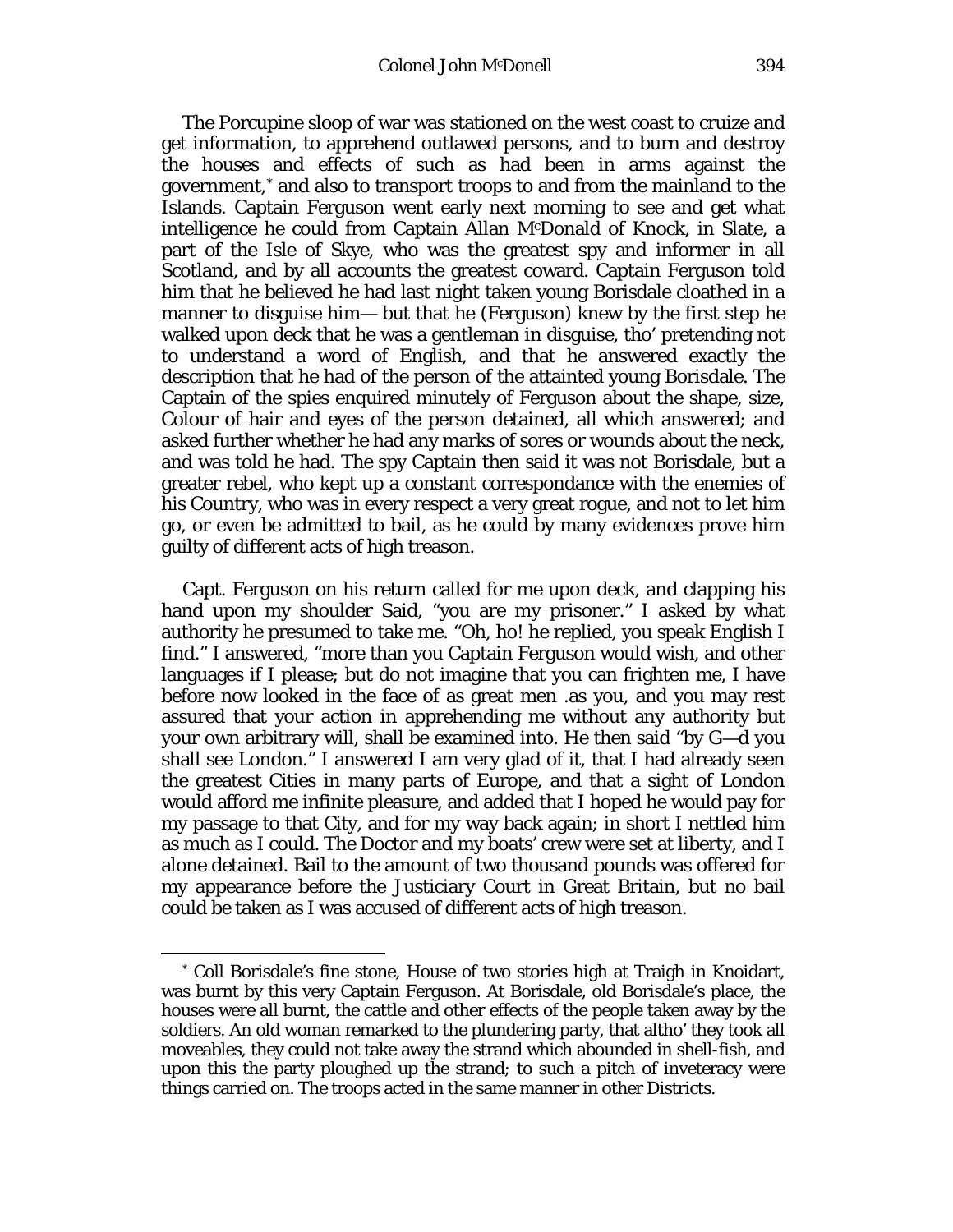I continued on board, a prisoner, for four weeks, guarded night and day by a sentry, till we came to the Sound of Mull, where lay a 20 gun ship commanded by Captain Gardner, Commodore of the West Coast. Captain Ferguson went on board the Commodore and made a report of his prisoner, and I was ordered on board his ship in the evening. I heard the sailors who were mostly Irish, say one to another. "There is some one to be put in irons to-night," but did not imagine that it was I. About night-fall a midshipman with a party secured my feet with a heavy iron bolt. I asked the midshipman whose name was Maitland, from Edinburgh, what was the reason of my being so unworthily treated? He said that he was very sorry to see me used in such a manner, but that he could not tell the cause, and that he dare not disobey his Captain's orders. With downright vexation, I was in a raging fever all night, and would have blown up the ship and all hands if it lay in my power. After passing the most mortifying night of my life, the same midshipman came next morning to unbolt me. I asked him if he would have the goodness to tell the Captain that the prisoner wished to speak to him; he said he would with the greatest pleasure. I was consequently ordered to the cabin, attended by a guard, who remained at the cabin door when I entered. I told Captain Gardner that I was surprised at the unworthy manner in which I was used on board his ship and by his orders, particularly as he had the character of a worthy and humane man; hoped that he would not take it amiss if I enquired the cause of his particular resentment against me, as I was ignorant of giving any cause of being used in such a barbarous and horrid manner. That I had been among cruel enemies, but that his treatment of me was above all the barbarity I had ever experienced, and that even Captain Ferguson, though worse than any man I ever knew, did not offer me such indignity. I stood during this address; Captain Gardner bid me sit down, and placing himself by my side, said that the reason of the treatment I underwent by his orders, was, that my own countryman, Captain Ferguson, made him believe that if I was not properly secured I would some how destroy the ship, or in spite of them all swim ashore. I replied that it was incredible to a man possessed of less good sense than him, that any man could in any way accomplish such feats in defiance of the ships' crew, that as to swimming it was an exercise I never practiced—that he was however pleased to order good sinkers to prevent my attempting it. Upon this he got up and taking a sheet of paper from a locker or cupboard and putting it into my hands, said that he need not ask if I could read. It was an accusation full of various crimes, the least of which, if true, would have condemned any man. I read the whole to the end and smiled. "What!" says he, "do you laugh at it, it would hang twenty men?" "Yes Sir, I do laugh at it, for there is not a word of truth from beginning to the end of it." He said that he should be very glad of that on my account, and moreover, as he had used me ill, he would in future make what amends he could; that his station prevented his acting according to his inclination, otherwise that I should be of his mess; that, however, I should mess with his officers to whom he would take care to recommend me. That same evening orders came from Edinburgh, to send me without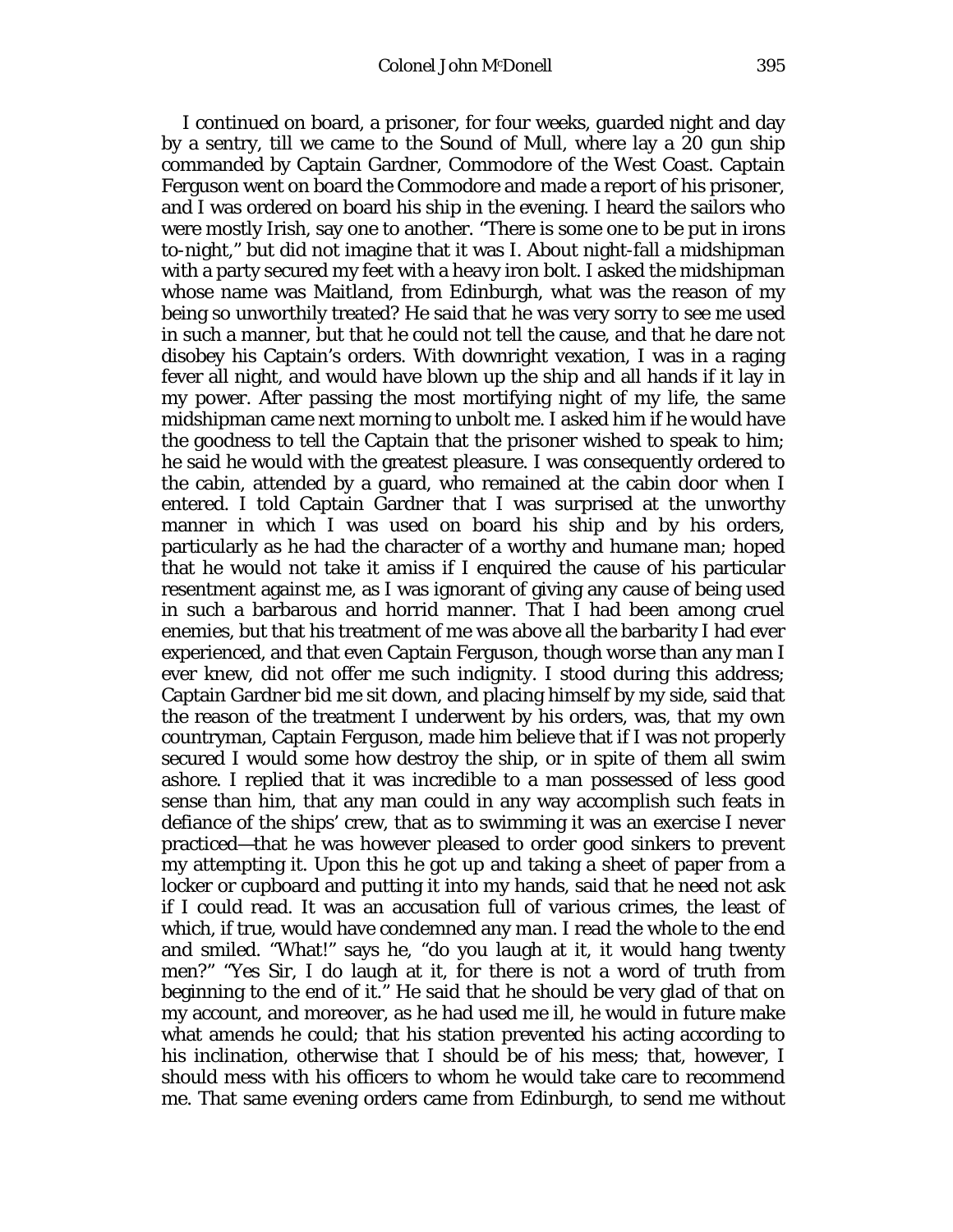loss of time to Fort William, being the nearest fortress, and in the District to which I belonged.

Early next morning the ship's pinnace was made ready, and the ship's Lieutenant, Mr. Donaldson, six midshipmen, and from sixteen to eighteen sailors, and a coxswain, all armed, were ordered to land me at Fort William. I took leave of Captain Gardner in a friendly manner, and after an agreeable passage of some hours got to Fort William. The sailors who were Irish, told me by the way, in their language, that if I was afraid of my life, when I came to land, to run away; that they would fire, but would take care not to touch me. I thanked them, and told them there was no danger of me. I was delivered in proper form on the beach, by the escorting party of seafaring men to a party of land forces. Young Mr. Maitland the midshipman, who seemed the most sensibly touched with my situation, at parting told me in French, that I was indebted to Captain Allan McDonald of Knock, in the Isle of Skye, for all my sufferings. I replied in the same language, that I knew that to be the case.

I was locked up in a room in the Fort, and was not a little surprised to find my cousin Alexander McDonell,[\\*](#page-30-0) second son of Coll Borisdale, a prisoner in the same room, and was well pleased to have a companion. Two soldiers with fixed bayonets were placed at the door to watch us. We had the liberty when we thought proper to walk upon the ramparts to take the air, always attended by the two armed soldiers. My companion to whom confinement was new, and warlike apparatus strange, looked and gazed at every thing that struck his fancy, examining and peeping thro' the embrazures. I told him that he was acting very wrong in seeming to examine any thing; that by his ill timed curiosity we should certainly lose the great advantage allowed us of going upon the ramparts, and that on the least information, the Governor would interpret his conduct in a wrong sense. Next day informing the sergeant of the guard that we wanted to take an airing on the ramparts as usual, he told us that it was forbidden by the Governor, and that all the ladders about the Fort were given in charge of the guard. I looked at my friend, observed to him that I expected what happened, but that now there was no remedy, we must bear our misfortune patiently. In a few days after he was set at liberty, having only been accused of some rash expressions against Mungo Campbell, the Factor appointed by the Crown, upon his father Coll Borisdale's estate.

During the short time that Alexander McDonell was with me in the prison at Fort William, his eldest brother Archibald Borisdale, for whom I was first arrested; John McDonald Esqr. of Morar, and black Ronald, a

l

<span id="page-30-0"></span><sup>\*</sup> Afterwards a Captain in Frazer's Highlanders, was with General Wolfe at the taking of Quebec, in 1757, and killed there in the Spring of 1760, in the battle fought by General Murray.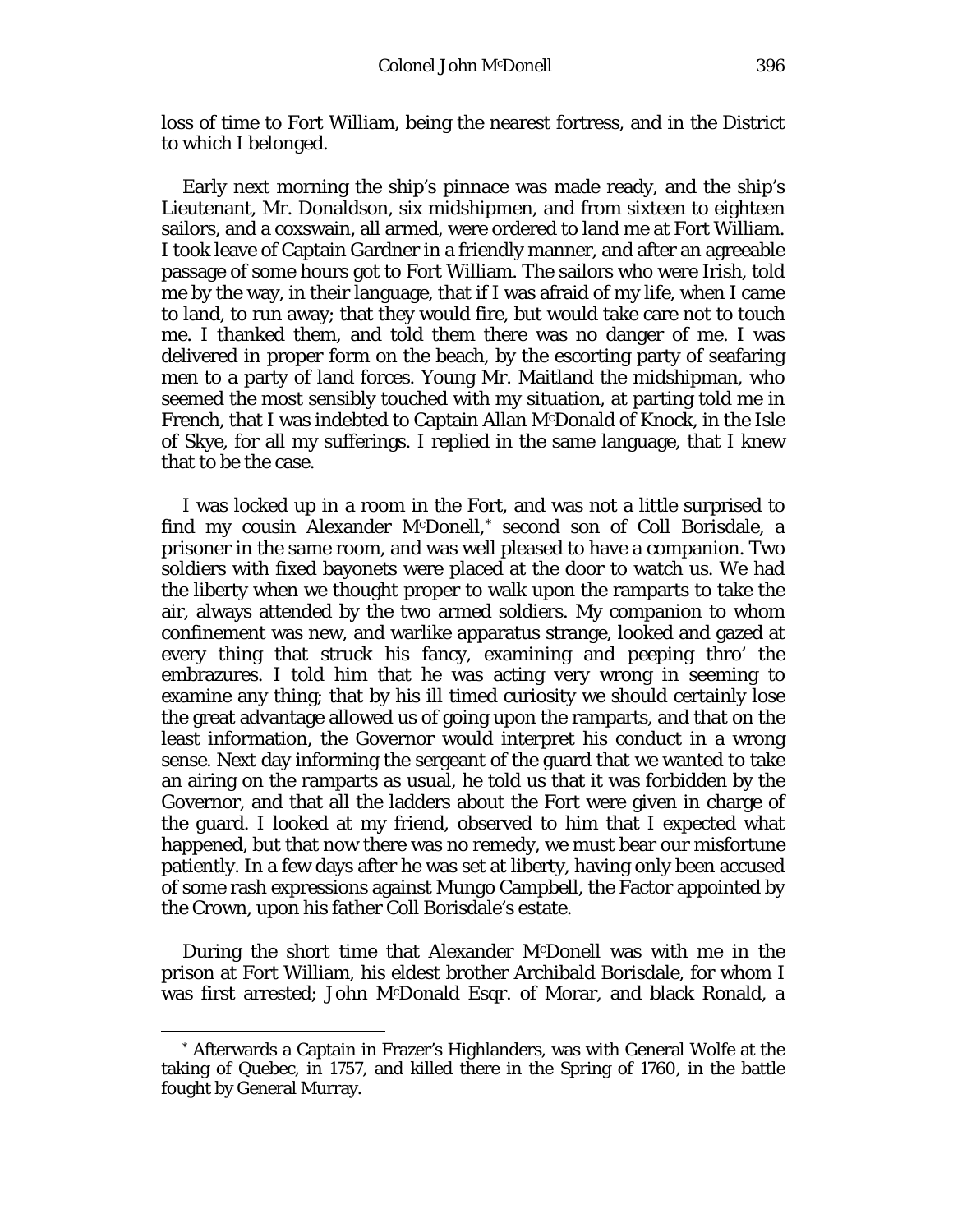natural son of Archibald Borisdale,[\\*](#page-31-0) father of Coll, and my grand uncle, were made prisoners by means of Allan McDonald of Knock, (Captain of the guides and spies,) formerly mentioned. Allan Knock had received a complete drubbing from black Ronald, at which Archibald Borisdale Junior, and John McDonald Morar, married to Mary McDonell, daughter of Coll Borisdale, chanced to be present. These gentlemen passed by Fort William, in custody, on their way to Edinburgh. Thus, this Captain Allan revenged his private quarrels under cover of his attachment to government, and got these gentlemen sent under a strong guard to Edinburgh Castle.

Altho' I was glad of young. Alexander McDonell Borisdale's enlargement, I felt myself at his departure very lonesome for want of company. Shortly afterwards, however, a gentleman from the Isle of Skye, Rory McDonald of Fortymenruck or Camiscross, was introduced into my prison room. This was a gentleman with whom I was always very intimate, and a near neighbour to where I lived, whose vivacity would cheer any man's spirits. He was in the same manner with black Ronald taken by the Captain of the guides and spies, for having given him the said Captain, a consummate beating as a reward for some impertinent language" he made use of towards this Rory McDonald. He was maliciously accused of having tortured a woman so that she died of the effects of the torture, which was afterwards found to be a falsehood.

I think it now high time to relate the cause of this spite and malice of Allan Knock against me, which I will relate without alteration or aggravation, and as far as I remember it was as follows. In one of my jaunts of pleasure to visit my relations and acquaintances in the Isle of Skye, I lodged the first night as usual after leaving home with Rory McDonald, now my fellow prisoner, and taking my departure early next day, for that part of Lord M<sup>c</sup>Donald's estate called Troternish, came in the evening to Portree, or Port Royal, so called because King James V. of Scotland landed there, when on a tour through the Western Islands of the Kingdom. I went into a tavern to take some refreshment after a march, of twenty miles being that days' journey; desired the landlord to get me something to drink. Upon which he informed me that there were some gentlemen in the next room who he was sure would like to have the pleasure of my company, if I

<span id="page-31-0"></span><sup>\*</sup> Of the McDonells of Borisdale, a branch of the Glengary family, there were three generations out in arms for the Stuart cause in 1745. Viz. Archibald McDonell of Borisdale; Coll, his son; and Archibald, his grandson. Old Archibald had been out twice in arms for the Stuarts before the year 1745; i. e. was at the battle .of Shiffermuir or Dumblain, under the Earl of Mar in 1715; and at Killicrankie under Viscount Dundee in 1689. He was a stout and remarkably strong man. In 1745, riding on horseback into Falkirk, in all his arms with his helmet on his head, and his grey locks appearing from under it—he made an awful and respectable appearance. Some strangers seeing him, whispered one to another: old, Glenbucket by G—d, old Glenbucket by G—d.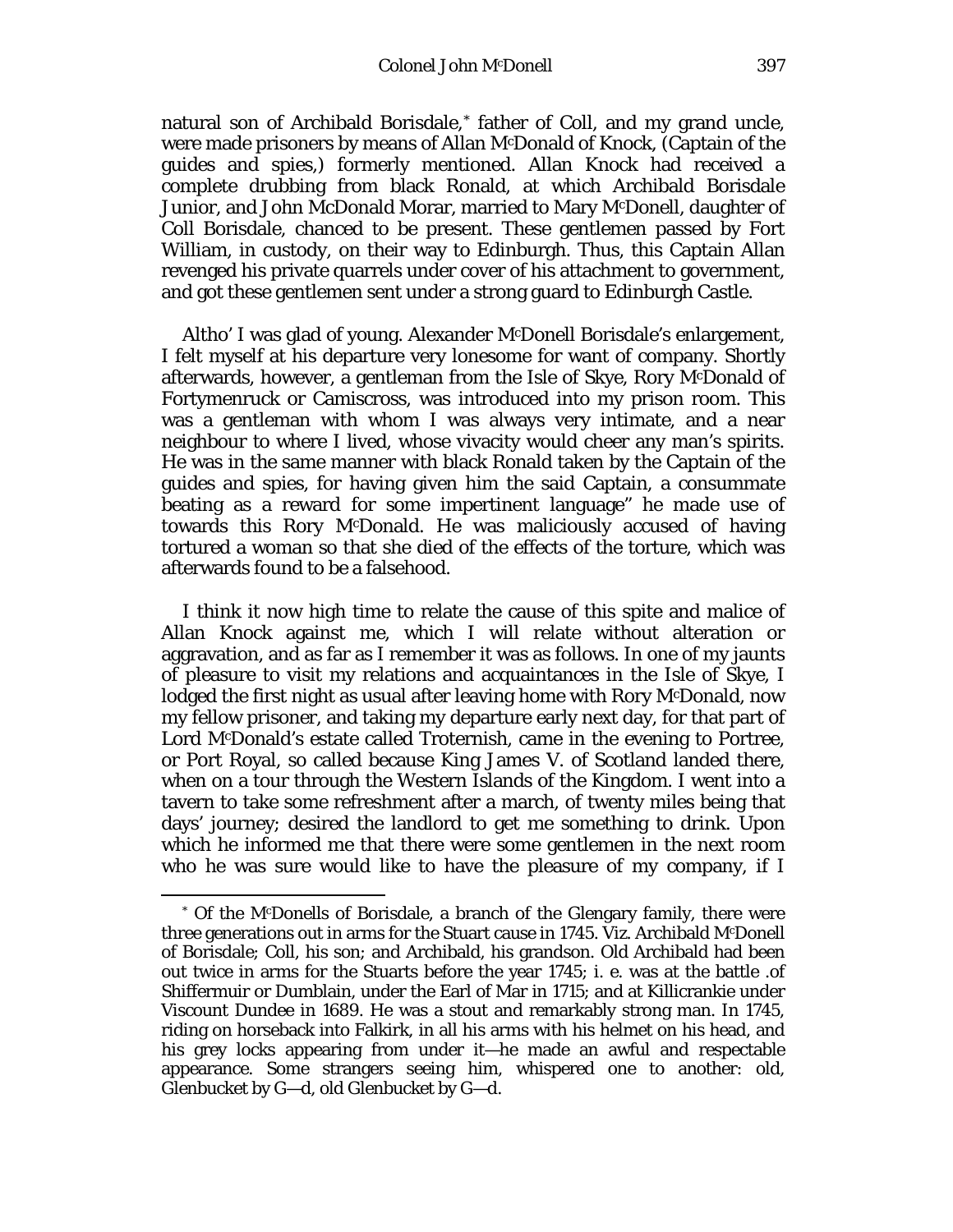thought proper to indulge them. I enquired of him who they were, he told me their names. Went out and returned instantly with an invitation from them for me. I joined them—some I knew, others I had seen before; took a share of what they had, then I called for more. One of the company, Mr. Nicholson of Scorbreck, head of a tribe of that name, whose self and predecessors were vassals and landholders on Lord McDonald's estate from time immemorial, said that he did not choose to drink any more, and upon my asking his reason, said that he was sometimes when warmed with liquor subject to blunder out something that might give offence to strangers. I observed to him that if it was a natural failing, that for my own part I would not mind it, but to take care to retract his words immediately if provoking. Upon beginning with what I had called for, I proposed the health of Rory McDonald my last nights landlord, which passed round. Mr. Nicholson asked me why I did not propose the health of my cousin Allan McDonald, Knock. I told him in reply that Allan laid under very bad imputations. And pray Sir, said he, what are they? I answered that I knew them only from hearsay. And what did you hear? I have heard that he is a coward, an informer, and of course a scoundrel, whose health any gentleman would scorn to drink. And, said he, do you really believe him a coward? I answered that it was his general character. Then, said he, will you send him a challenge, and if he does not answer it I will? Sir, I replied, I have my sword by me, and you have yours—what should time be lost for? So turn out this instant, and if I can you shall have what you want. He got up, sneaked out of the company, got away I knew not how or where to—but I never saw him since. He certainly however, reported to his nephew Allan McDonald Knock, my having called him a coward in public company. Nicholson was uncle to Allan Knock, being brother to his mother.

My fellow prisoner, Rory McDonald and I passed our time merrily tho' prisoners, and were continually visited by the gentlemen of most note in the neighbourhood.—Viz. the Camerons, Stuarts of Apin, and a number of our own clan, who came, not like the comforters, of Holy Job; but with a real spirit of friendship to alleviate our distress and to pass some time with us in mirth and jollity. In the mean time neither of us were idle in endeavouring to obtain our liberation. I in particular, pestered my lawyer at Edinburgh, Roderick McLeod, Writer to the Signet, always by letters blaming him for neglect, altho' I very well knew that he was using every, means in his power to bring my affairs to a speedy conclusion, which he at last in part effected. Orders were sent from the Admiralty to Captain Ferguson, then laying at Greenock, to send what evidence he had against me to Fort William. He took care however, first to examine all those he was to send, and finding that they could evidence nothing of any consequence, sent a letter by one of his midshipmen, to Mr. Douglass, then undersheriff of the County, and residing at Fort William, an ignorant, weak, and poor wretch, purporting that altho' nothing should appear to my detriment by the evidences, that he was under the necessity of sending in obedience to the orders of his superiors—that notwithstanding, he must not admit me to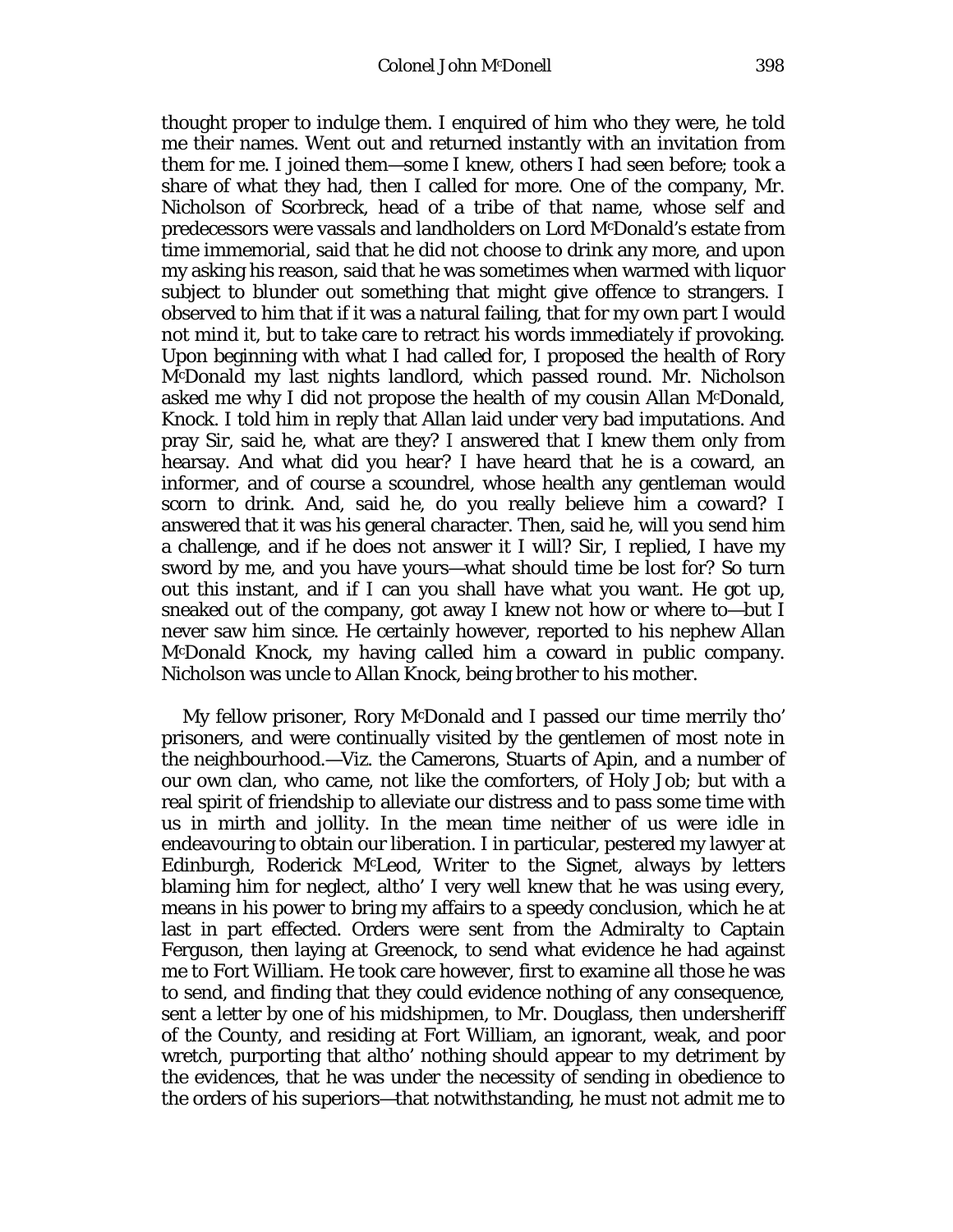bail, nor discharge me until he should know what Allan McDonald (the Captain of the guides and spies,) had to accuse me of.

This rascal, (Knock) was then at London on behalf of government, receiving the reward of his prosecution of better men than himself; and as already stated, availed himself of the authority of government, and under pretence of zeal in the Royal cause in these troublesome times—to avenge private grudges. Upon my informing my lawyer of a second commitment, Knock was compelled to send a list of his evidences, which he did, amounting to sixteen in number, all gentlemen of the first rank and respectability, in the Isle of Skye, who were ordered to be sworn by Mr. McLeod of Ulnish, Sheriff deput of that District. This gentleman being both my friend and relation, as well as the friend of justice, protracted the time as much as he could, for fear that any thing should turn out to my disadvantage, by examining the gentlemen separately at their own houses. By this friendship of his, it is true, I was kept longer in prison than I should have been; for I could not obtain my liberty until such time as every individual evidence had been taken and reported.

Of all this numerous list of evidences, there was only one that gave any thing that could in the least affect me. One gentleman mentioned that to the best of his recollection he saw my great coat open in jumping over a dyke, and that he thought he observed me have on a philibeg and a hanger at my side. This part of the evidence, my friend the Sheriff kept to himself, and forwarded the others. So that all these treasons and other crimes alleged against me by the Captain of the *guides and spies,* turned out to be malicious calumnies and lies, the last spiteful resource of baseness and cowardice. After a confinement of three quarters of a year for imaginary crimes, I was at long last set at liberty. At the time of being taken up, I had my mother, and a throng family of minor brothers and sisters to support by my industry, who suffered considerably from my long confinement, and; the total neglect of my affairs.

Douglas, the under Sheriff, by whose commitment I was detained, on the credit of Captain Ferguson's letter, I intended to prosecute for false imprisonment. But the poor d—l had no means, and it would be only throwing away good money without any prospect of recovering. I was therefore forced to make myself easy. He soon after lost his place. Captain Ferguson, the first cause of my trouble, was always at a great distance from me, and generally at sea. The Captain of the guides and spies was secured by the law, as he had only acted for the Crown by impeaching me of high treason. So that all the revenge I was able to take of him was that after his return from London, where he had been doing some good offices for his friends, and impeaching those he did not think such, and getting the reward of his villainies in ready cash, I met him at Glenelg in a mixt and public company; asked what I had. done to offend him, and why he prosecuted me in such a spiteful manner? "I" said he, "I was always very